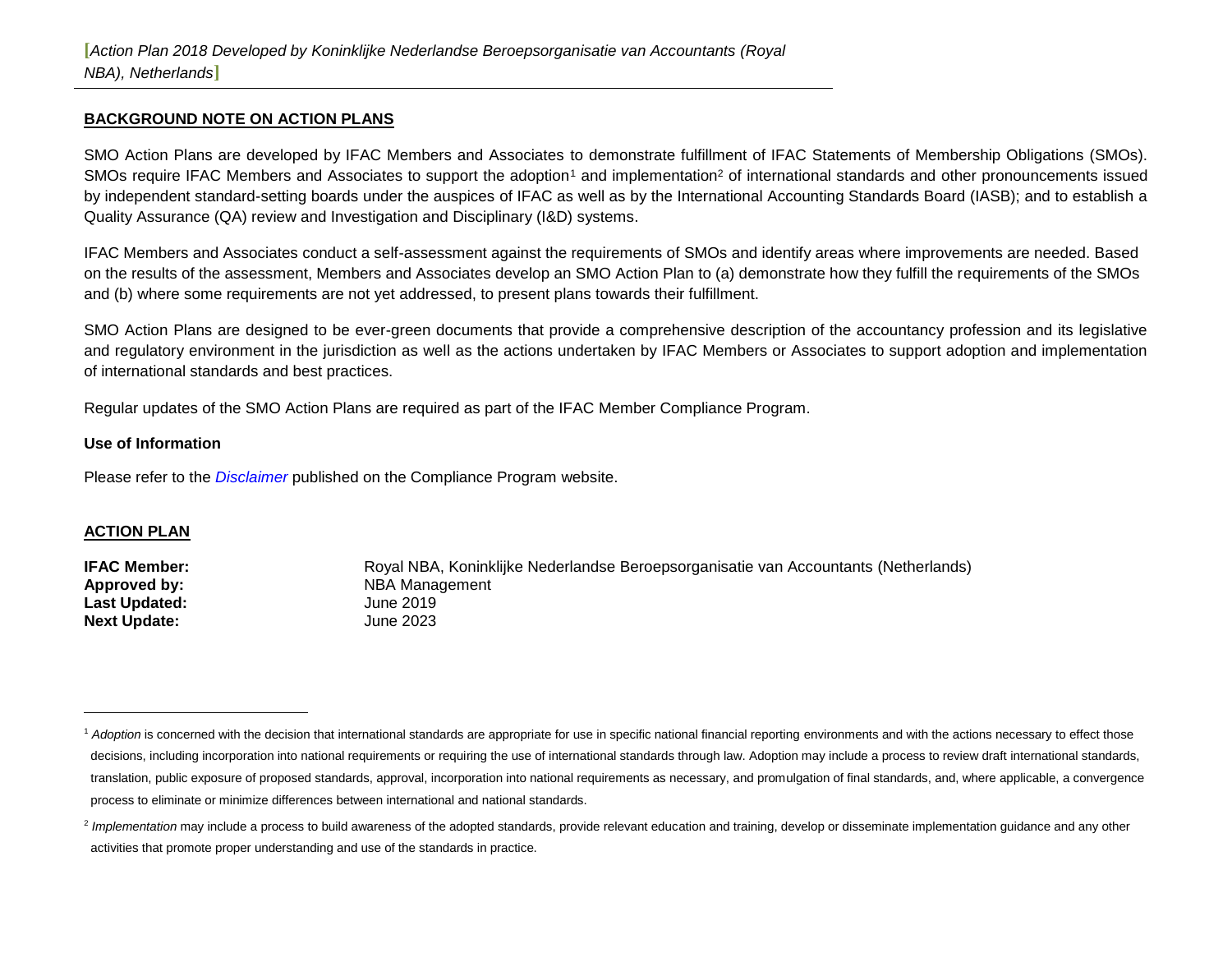# **GLOSSARY**

| ACB           | Advies College Beroepsreglementering (Technical Advisory Committee)                                                       |
|---------------|---------------------------------------------------------------------------------------------------------------------------|
| <b>ACE</b>    | Accountancy Europe (fomer FEE: Federation des Experts Comptables)                                                         |
| <b>ACSO</b>   | Accountancy Onderwijs Scholen Overleg (joint working group for professional universities for(post-graduate) education AA) |
| AFM           | Autoriteit Financiele Markten (Authority Financial Markets: Oversight)                                                    |
| BW            | Burgelijk Wetboek (Dutch Law)                                                                                             |
| CBb           | College voor Beroep in bedrijfsleven (Appeal Court)                                                                       |
| CJ            | Commissie Jaarverslaggeving (NBA Commission for Financial Reporting)                                                      |
| CC            | <b>Common Content</b>                                                                                                     |
| CEA           | Commissie Eindtermen Accountancy (Commission Learning Outcomes Accounting and Auditing)                                   |
| <b>CIGAR</b>  | Comparative International Governmental Accounting Research                                                                |
| CPD           | <b>Continuous Professional Development</b>                                                                                |
| DAS           | Dutch Accounting Standards (local standards for non-listed companies/non-PIEs) based on national/EU-law                   |
| EC            | European Commission                                                                                                       |
| ED            | <b>Exposure Draft</b>                                                                                                     |
| <b>EFAA</b>   | European Federation for Accountants and Auditors for SMEs                                                                 |
| EU AD         | European Union Audit Directive                                                                                            |
| <b>FAR</b>    | <b>Foundation Audit Research</b>                                                                                          |
| <b>HRA</b>    | Handboek RegisterAcountant (Guide for complete official Dutch audit & assurance and non-assurance regulations)            |
| IBR           | Instituut voor Bedrijfsrevisoren (Belgian Institute)                                                                      |
| <b>IFAC</b>   | International Federation of Accountants                                                                                   |
| <b>IFRIC</b>  | International Financial Reporting Interpretations Committee                                                               |
| IIA           | Institute of Internal Auditors                                                                                            |
| <b>IIRC</b>   | International Integrated Reporting Council                                                                                |
| IR.           | <b>Integrated Reporting</b>                                                                                               |
| КC            | Klachtencommissie (Commission for complaints)                                                                             |
| <b>KOA</b>    | Kwaliteitsonderzoek Overheidsaccountants (QA-body for public sector audits)                                               |
| <b>MCA</b>    | Monitoring Commission Accountancy                                                                                         |
| MoF           | Ministry of Finance                                                                                                       |
| NBA (Royal)   | Koninklijke Nederlandse Beroepsorganisatie van Accountants (Dutch PAO)                                                    |
| NBA YP        | NBA Young Profs (Commission for young members active in public debate and policy dialogue)                                |
| NBA-CPD       | NBA department for post qualification professional development (former VERA/VDAA)                                         |
| <b>NEMACC</b> | Research Center for SMPs (collaboration NBA and Erasmus University)                                                       |
| NFI           | Non-Financial Information                                                                                                 |
| <b>NIVRA</b>  | (Koninklijk) Nederlands Instituut voor RegisterAccountants (pre- merge PAO: IFAC member)                                  |
| NOvAA         | Nederlandse Orde van Accountants Administratieconsulenten (pre-merge PAO: non IFAC member)                                |
| <b>NOREA</b>  | Nederlandse Orde van Register EDP-Auditors                                                                                |
| <b>NVAK</b>   | Nadere Voorschriften Accountantskantoren (ISQC1-based, withdrawn)                                                         |
| <b>NVAO</b>   | Nederlands-Vlaamse Accreditatie Organisatie (Accreditation Board for Education Institutes in Belgium and Netherlands)     |
| <b>NVCOS</b>  | Nadere Voorschriften Controle en Overige Standaarden (ISAs, ISREs, ISAEs, ISRSs)                                          |
| <b>NVKS</b>   | Nadere Voorschriften Kwaliteits Systemen (Quality Control-requirements for firms without statutory audit license)         |
| <b>PWA</b>    | Permanent Working group Accountancy (joint working group for academic universities for post-graduate education RA)        |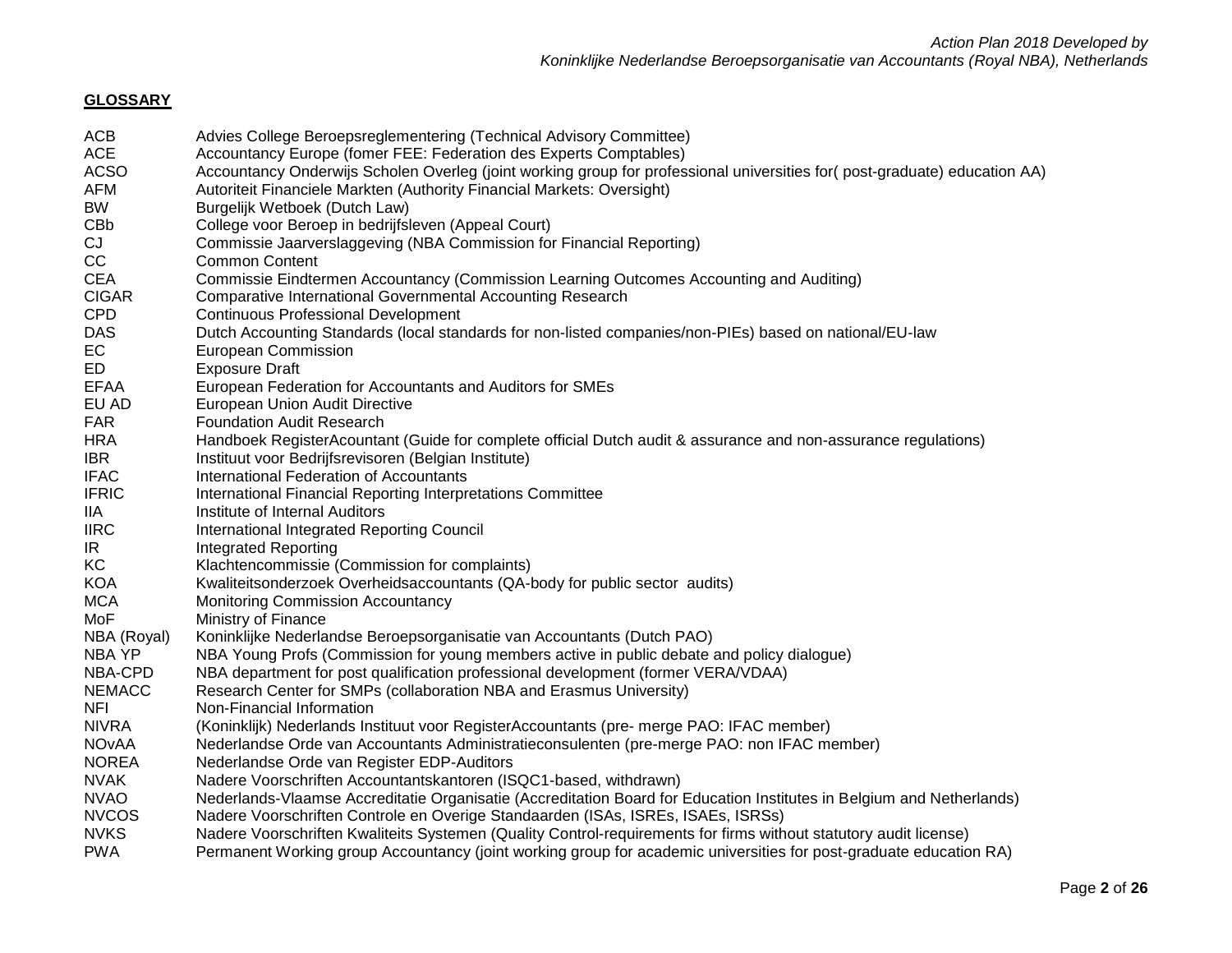| Redcie      | Central Examination Committee for final Auditing exams (Redactiecommissie)                                                 |
|-------------|----------------------------------------------------------------------------------------------------------------------------|
| RJ.         | Raad Jaarverslaggeving (Commission Dutch Accounting Standards)                                                             |
| <b>RvG</b>  | Raad voor Geschillen (Commission for investigation on minor disputes)                                                      |
| <b>RvP</b>  | Raad voor de Praktijkopleiding (Commission Work Experience RA and AA)                                                      |
| <b>RvT</b>  | Raad van Toezicht (Commission Quality Assurance of NBA)                                                                    |
| <b>SR</b>   | Signaleringsraad (Commission for public interest issues in specific industries, responsible for public management letters) |
| <b>SRA</b>  | Samenwerkende RegisterAccountants (Dutch Institute for SMPs)                                                               |
| <b>VAO</b>  | Verordening AccountantsOrganisaties (Quality Control-requirements for firms with statutory audit license)                  |
| <b>VBA</b>  | Verordening op de Beroepseed voor Accountants (requirement professopnal oath)                                              |
| <b>VGBA</b> | Dutch CoE (Verordening Gedrags- en Beroepscode Accountants)                                                                |
| <b>VRC</b>  | Controllers in Business (Verenging Register Controllers)                                                                   |
| ViO.        | Independence regulation (Verordening inzake Onafhankelijkheid)                                                             |
| Wft         | Law for oversight on financial accounting and reporting (by AFM)                                                           |
| <b>WHW</b>  | Wet Hoger Onderwijs en Wetenschappelijk Onderzoek (Law Higher Education and Scientific Research)                           |
| Wta         | Law on oversight on financial auditing and licensing firms for statutory audits (by AFM)                                   |
| <b>WTRA</b> | Wet Tuchtrechtrechtspraak Accountants (Law on Discipline)                                                                  |
| Wwft        | Wet voorkoming witwassen en financiering terrorisme (Law anti-money laundering and funding terrorism)                      |

#### *General Background*

#### **NBA as a Professional Accountancy Organization**

The NBA is the professional body for accountants in the Netherlands. As per January 2013 the law 'Wab' is effective, the legal foundation of a Dutch PAO: Nederlandse Beroepsorganisatie van Accountants (The Netherlands Institute of Chartered Accountants), covering two qualifications (RA and AA); then Royal NIVRA (founded 1895) and NOvAA (founded 1948) were merged in the new organization NBA. The NBA's membership comprises of a broad, varied occupational group of over 20,000 professionals working in public accountancy practice, at government agencies, as internal auditors or in organizational management. Every accountant should regard integrity, objectivity, professional competence and due care, confidentiality and professional behaviour as fundamental ethical standards focusing on public interest. Since 2016 members are required to take the a professional oath (VBA). The NBA mission is to assist accountants in fulfilling their crucial public interest role in society, both today and in the future. NBA is member of IFAC, ACE & EFAA.

#### **Regulation of the Accountancy Profession in The Netherlands**

Based on Wab (approved by Ministry of Finance and Parliament) NBA has been (partly) mandated for self-regulation in the field of audit and assurance standards, quality control standards, ethical standards and quality assurance inspections. NBA's focus in fulfilling this mandate are international standards and best practices, but NBA needs to comply with relevant 'add-on' national and EU legislation.

In general the relevant responsibility levels are as follows: SMO1: shared responsibility with oversight body AFM, based on Wta/Bta (EU AD originated). SMO2: shared responsibility with CEA, responsible (based on Wab) for learning outcomes and accreditation of education providers (EU AD originated).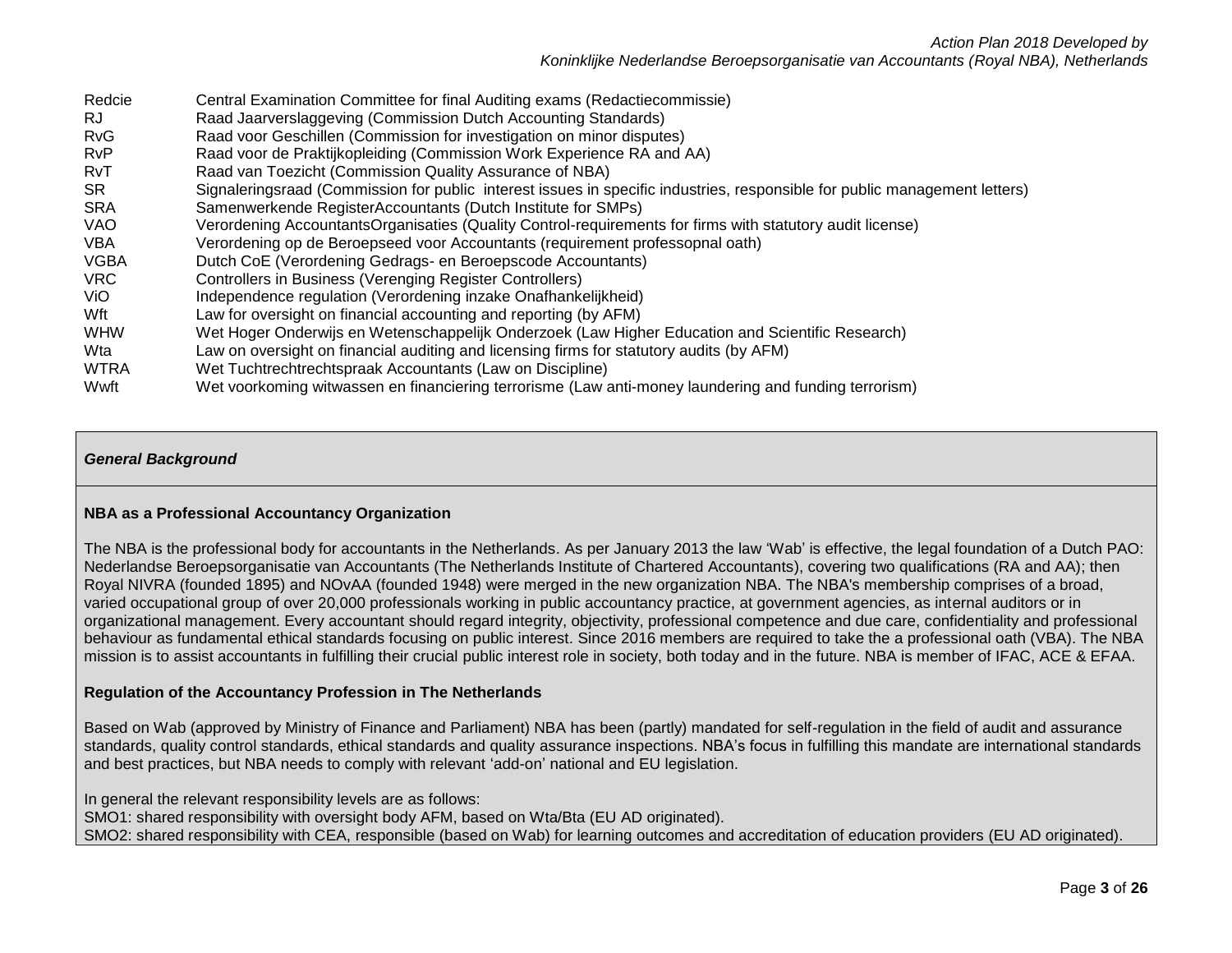SMO3: direct responsibility: responsible for implementation of IAASB pronouncements; EU audit requirements are embedded in Dutch law (BW2T9). SMO4: shared responsibility: NBA is responsible for implementation IESBA –pronouncements and for national/EU ethics and independence regulation. SMO5: no responsibility: Ministry of Finance is responsible for accounting standards in the public sector.

SMO6: shared responsibility: based on WTRA Ministry of Justice is responsible for I&D; NBA is entitled to file complaints or bring cases to the Court. SMO7: no responsibility: Ministry of Finance is responsible for accounting standards in the private sector.

## **News topics for Action Plan update (since 2015)**

Continued monitoring of implementation 53 measures of the 2015 report 'In the public interest'

In order to restore trust NBA continues the monitoring of the implementation of the 53 measures included in the 2015 report "In the public interest" (endorsed by NBA and presented the Ministry of Finance, MoF). The 53 measures entail the improvement of the quality and independence of the audit in the Netherlands. Key in the report are elements like a culture/attitude that puts public interest beyond client/personal interest; quality beyond the maximization of profits and continued improvement of professional quality. The measures focus primarily on the audit practices of firms with an AFM license for statutory (PIE) audits, covering the following issues:

- 1. robust governance
- 2. competing on quality as the earnings model
- 3. remuneration policy on the appropriate incentives
- 4. constant monitoring and improvement
- 5. a learning profession (installation of a research institute FAR)
- 6. measuring culture and communication
- 7. an effective reporting and audit chain

One of the new elements is a professional oath requirement. All 19,300 active members have taken the professional oath. Another element is the installation of the FAR (Foundation Audit Research) for academic audit research in collaboration with firms.

The Monitoring Commission Accountancy (MCA), initiated by as one of the 53 measures, presented mid-term evaluation reports. Based on recommendations of this report a Steering Group - with a multi-year agenda - has been appointed to initiate a 'change agenda' with a more thorough root cause analysis (in collaboration with FAR) on so-called more 'wicked problems' in the industry in terms of quality, culture and behavior. This analysis currently includes considerations for business model, partner model and earnings model.

### Elective structure for education, work experience and qualification

Based on new NBA professional profiles (2015) and CEA learning outcomes (2015) for knowledge, skills and work experience NBA is in the process for adopting and implementing a new structure for (monitoring) work experience. The new structure entails three electives: assurance, accountancy-SME and accountancy-finance. The current learning outcomes are characterized by a larger focus on ethics, professional behavior/skepticism, IT and corporate governance. The structure intends to anticipate on future features of the profession and the professionals. Currently the finance elective is evaluated.

Education providers are in the process of implementing the new elective structure and learning outcomes, to be completed in 2019.

NBA started the implementation of the elective-based program for work experience in 2017. The adaptation of the NBA examinations for foreign audit professionals aligning with the new learning outcomes is currently work in progress.

## Integrated Thinking and Integrated Reporting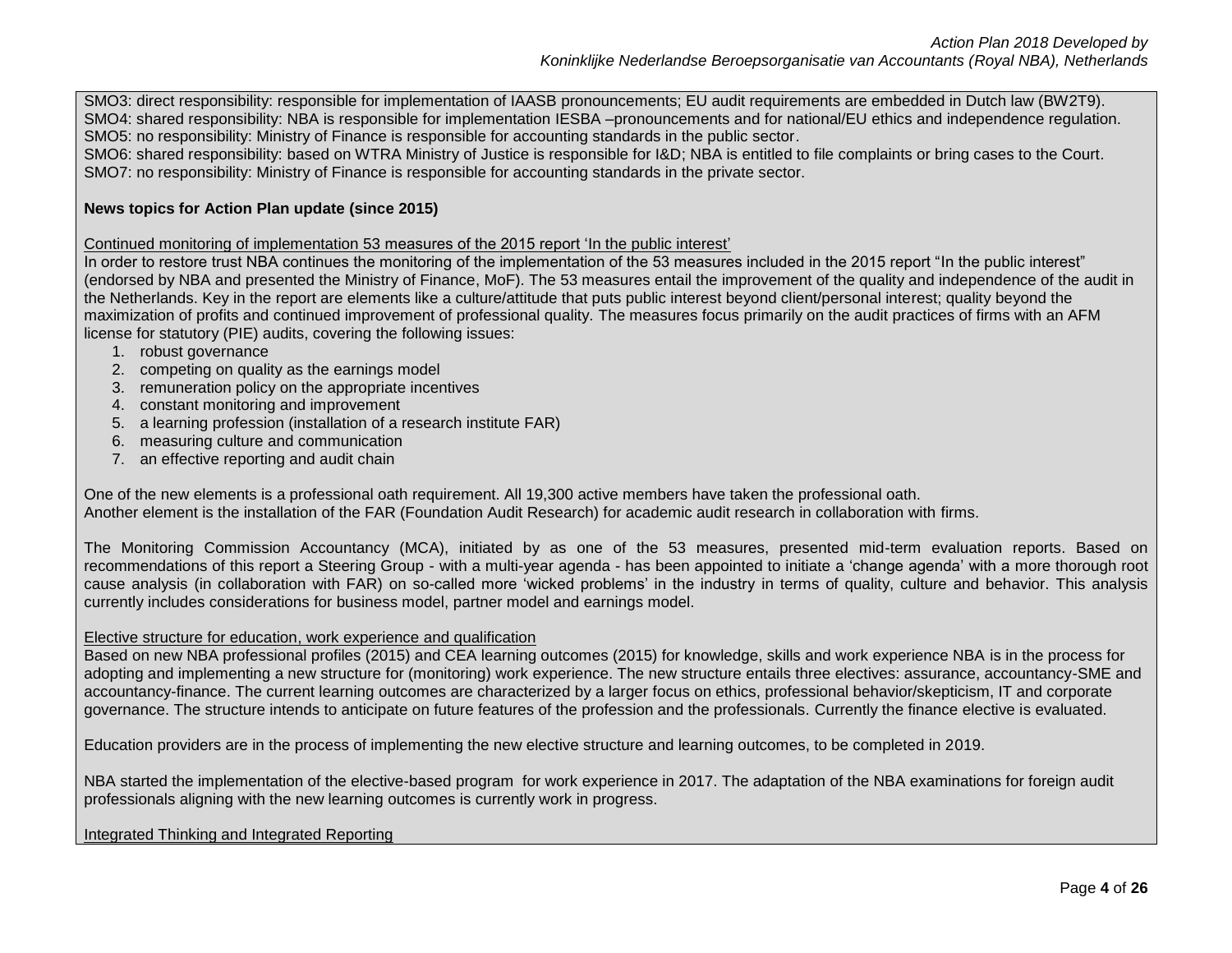In 2016 NBA embraced a gradual implementation of Integrated Thinking and Integrated Reporting (based on the IIRC <IR> Framework) for adopting a forward-looking and broader approach to long-term value creation for the profession and NBA as PAO, considering 'public trust' being key for public interest value creation,

#### Vision and Strategy

Since 2016 NBA is in the process of developing an innovative long term vision/strategy for the future of the pluriform (Dutch) profession and NBA as PAO. This is a process in dialogue with major stakeholders in the context of relevant (global) trends for the profession such as sustainable economy, low trust society and technology. Main themes in the new vision will be: societal relevance, quality beyond doubt, innovative power, learning profession and strong brand.

In this context currently the following activities have been anticipated:

- designing a model for continuous forward looking and innovation by means of intensifying stakeholder dialogues with capitals markets, financial, education and health care industries, public sector and SME-sector; which includes NBA's strategy and role in international perspective;
- developing an agenda for innovation of assurance services ('trust beyond assurance') in stakeholder collaboration, which includes innovative reporting features in directors'-/management reports, sustainability reports, integrated reports, also influenced by the EU-Directive NFI;
- exploring the impact of technology on future professional services (applicability, security, SBR (currently required by law), dashboard, datamining);
- designing a clear strategy for the role of the whole profession in non-financial information: businessmodel, frameworks, regulation and assurance;
- responding to the increasing relevance for the profession to act in the field of fraud/corruption and tax, in the context of role and position in society;
- evaluating NBA's role in the due process for standard setting, including the quality and applicability of standards and regulation;
- implementing an elective program for education, work experience and qualification, based on CEA learning outcomes & NBA professional profiles;
- revising of NBA's CPD facility focusing on a more personalized and output-based performance;
- improving the quality level of the performance of firms under NBA's QARP responsibility;
- exploring the attractiveness of the profession for new talent generations based on current developments on the industry labor market;
- investing in the culture, skills, learning power and quality of NBA board, management, staff and committee members;
- developing a proactive model for (social) media communication for an effective monitored dialogue with a broader group of stakeholders.

Objective is that the new long term vision is translated into a multi-year strategy by the end of 2018, followed by redesign of governance (NBA 3.0).

#### Collaboration NBA-VRC

On VRC initiative the managerial and operational collaboration between NBA and VRC has been terminated by 1 September 2017.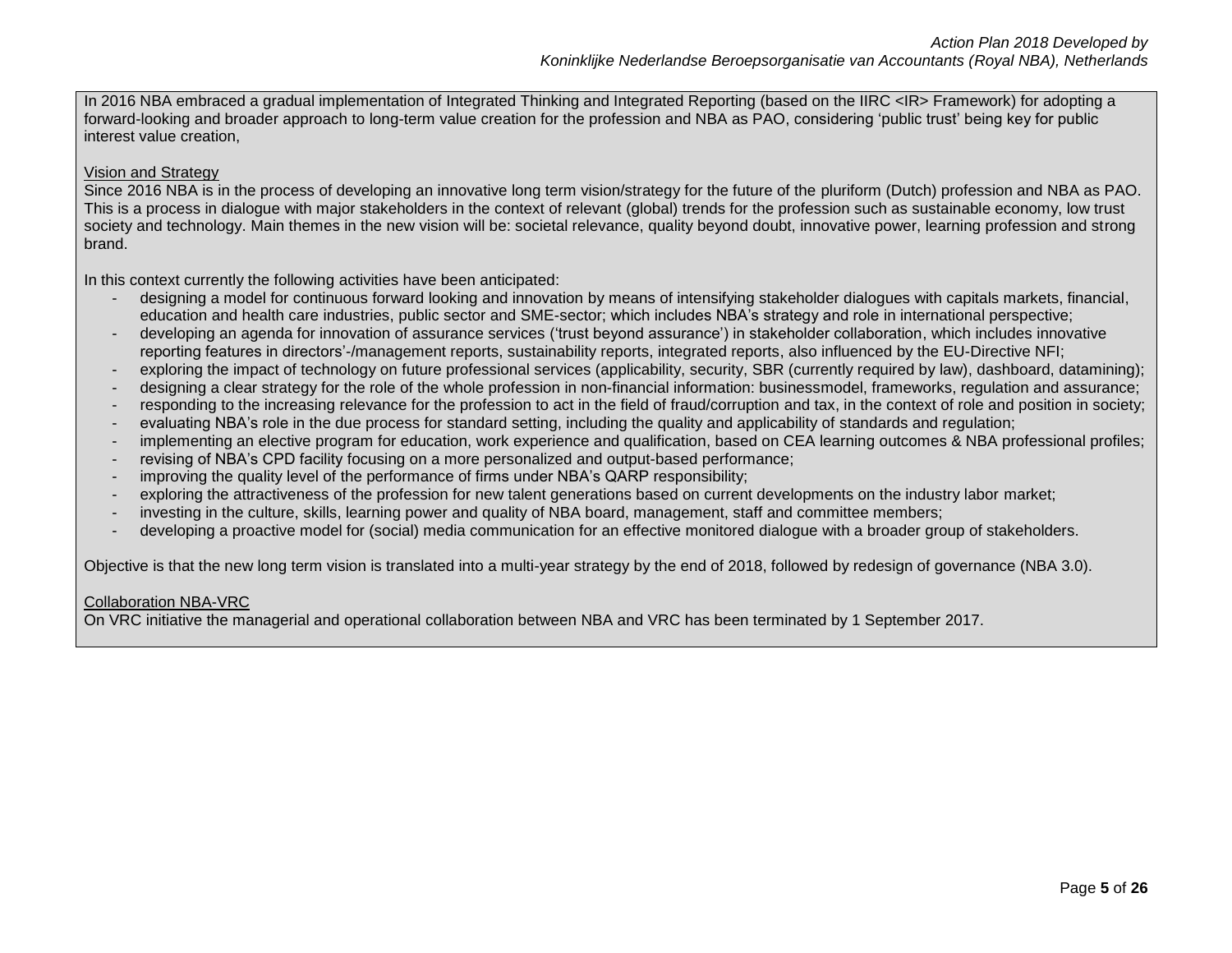| <b>Action Plan Subject:</b><br><b>Action Plan Objective:</b> |                                                         |                  | <b>SMO 1 and Quality Assurance</b><br>Continue to use best endeavors to ensure that all Quality Assurance Review requirements are incorporated into Dutch<br>professional practice and oversight                                                                                                                                                                                                                                                                                                                                                                                                                                                                                                                                                                                                                           |                                                                    |                                                           |                        |  |  |
|--------------------------------------------------------------|---------------------------------------------------------|------------------|----------------------------------------------------------------------------------------------------------------------------------------------------------------------------------------------------------------------------------------------------------------------------------------------------------------------------------------------------------------------------------------------------------------------------------------------------------------------------------------------------------------------------------------------------------------------------------------------------------------------------------------------------------------------------------------------------------------------------------------------------------------------------------------------------------------------------|--------------------------------------------------------------------|-----------------------------------------------------------|------------------------|--|--|
| #                                                            | <b>Start date</b>                                       | <b>Actions</b>   |                                                                                                                                                                                                                                                                                                                                                                                                                                                                                                                                                                                                                                                                                                                                                                                                                            | <b>Completion Date</b>                                             | <b>Responsibility</b>                                     | <b>Resource</b>        |  |  |
|                                                              | Background                                              |                  |                                                                                                                                                                                                                                                                                                                                                                                                                                                                                                                                                                                                                                                                                                                                                                                                                            |                                                                    |                                                           |                        |  |  |
|                                                              | <b>Shared Responsibility:</b><br>converge QA-practices. |                  | For statutory audits the Authority Financial Markets (AFM) is responsible for quality assurance (QA's). NBA's Raad voor Toezicht (RvT) is responsible for<br>QA's all other assignments. NBA has been granted accreditation by AFM to perform QA's on statutory audits-non-Public Interest entities (non-PIEs). The<br>AFM approach for QA's on audits of PIEs is completely aligning SMO 1 requirements. Accreditation has been granted by NBA to specific bodies that perform<br>QA's for their members/target categories (public sector (KOA), internal auditors (IIA), small and medium practices (SRA). NBA, SRA and AFM aim to                                                                                                                                                                                       |                                                                    |                                                           |                        |  |  |
|                                                              | committee responsibilities (2016)                       |                  | New elements relevant in the Action Plan for SMO1 (since 2015):<br>Incorporation of PIE-audit firms' QC-requirements for audit quality and independence based on the Report "In the public interest" (2015, ongoing)<br>implementation (Wab/Wta/Bta/ViO), based on EU-AD, of restrictions on non-assurance services for PIE-audits, audit firm rotation regulation and audit<br>withdrawal (2018) of VAO for statutory audits; ISQC1-requirements are embedded in the updated relevant stipulations in Wta/Bta/ViO<br>adoption and implementation of the new NVKS (Nadere Voorschriften Kwaliteitssystemen); the Dutch ISQC1 replacing the former NVAK; this regulation<br>entails Quality Control-requirements for firms without statutory audit license (2018)<br>Updating and resuming Quality Assurance reviews by NBA |                                                                    |                                                           |                        |  |  |
| 1.                                                           | Ongoing                                                 |                  | Ensure that all active members are informed in a detailed level about<br>revisions in RvT (Quality Assurance Review Program based on SMO 1) for<br>non-PIE statutory audits, non-statutory audits, other assurance services and<br>assurance related services                                                                                                                                                                                                                                                                                                                                                                                                                                                                                                                                                              | Completed, further<br>ongoing                                      | RvT (by NBA<br>Board mandate<br>and AFM<br>accreditation) | RvT                    |  |  |
| 2.                                                           | Ongoing                                                 |                  | Update and disseminate guidance and tools (Quality Control (QC)-<br>application) for practices of active members to prepare for RvT-reviews.                                                                                                                                                                                                                                                                                                                                                                                                                                                                                                                                                                                                                                                                               | Ongoing                                                            | RvT (by NBA<br>Board mandate<br>and AFM<br>accreditation) | RvT                    |  |  |
| 3.                                                           | Ongoing                                                 | perform reviews. | Ensure that review team leaders and review team members are supplied<br>adequate level of instruction and tools (QC-application) on RvT in order to                                                                                                                                                                                                                                                                                                                                                                                                                                                                                                                                                                                                                                                                        | Ongoing through<br>newsletter,<br>publication and<br>CPD (Academy) | RvT (by NBA<br>Board mandate<br>and AFM<br>accreditation) | RvT                    |  |  |
| 4.                                                           | Ongoing                                                 |                  | Perform QA-reviews for statutory audits-non-PIEs, non-statutory audits,<br>other assurance services and assurance related services based on RvT<br>regulation and tools for those firms that are AFM-licensed.                                                                                                                                                                                                                                                                                                                                                                                                                                                                                                                                                                                                             | Ongoing                                                            | RvT (by NBA<br>Board mandate<br>and AFM<br>accreditation) | RvT, expert<br>members |  |  |
|                                                              |                                                         |                  |                                                                                                                                                                                                                                                                                                                                                                                                                                                                                                                                                                                                                                                                                                                                                                                                                            |                                                                    |                                                           | Page 6 of 26           |  |  |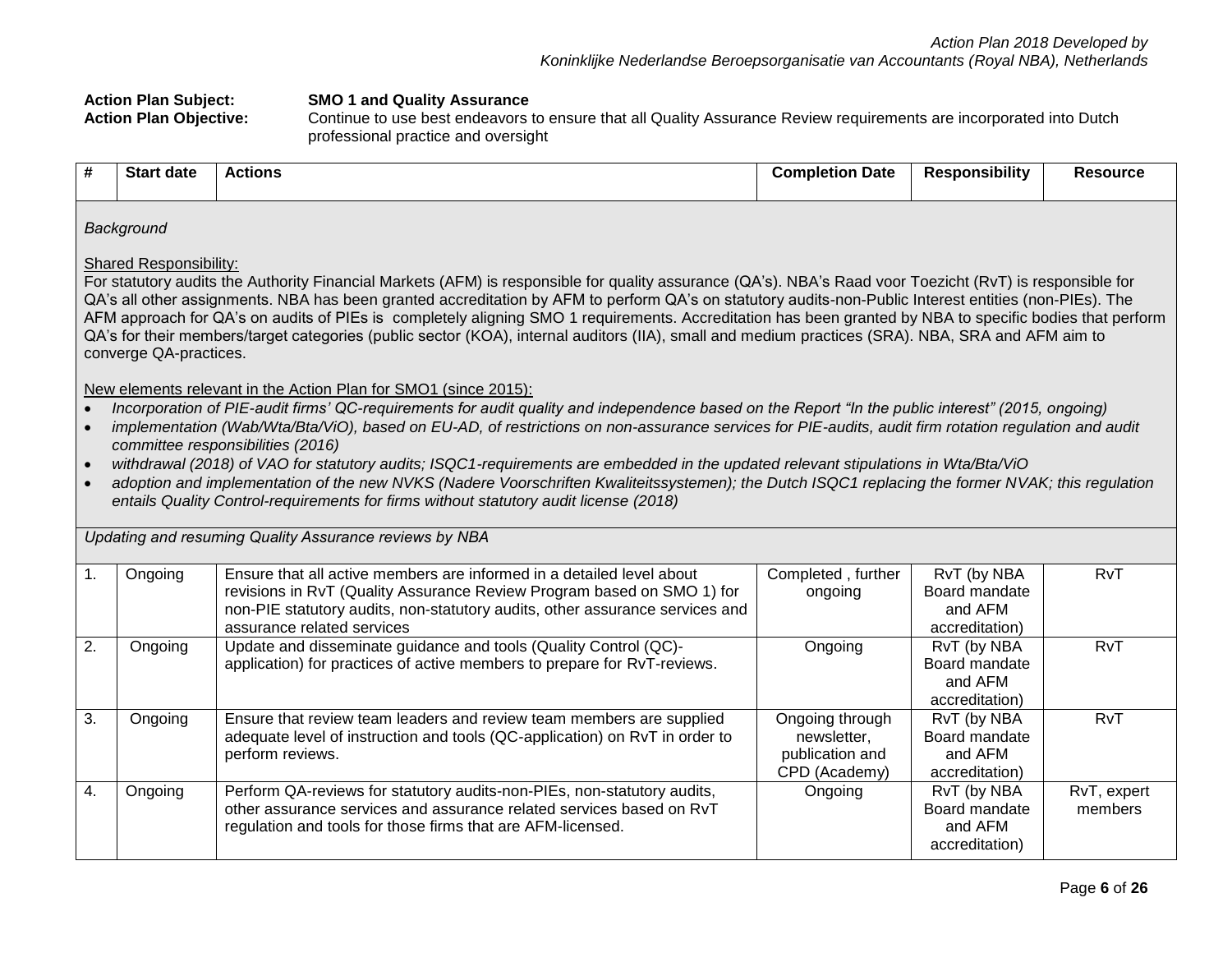| #   | <b>Start date</b>     | <b>Actions</b>                                                                                                                                                                                                                                                                                                                                                                                                                                                                                                                                                                                                             | <b>Completion Date</b>                                                  | <b>Responsibility</b>                                         | <b>Resource</b>                                                   |
|-----|-----------------------|----------------------------------------------------------------------------------------------------------------------------------------------------------------------------------------------------------------------------------------------------------------------------------------------------------------------------------------------------------------------------------------------------------------------------------------------------------------------------------------------------------------------------------------------------------------------------------------------------------------------------|-------------------------------------------------------------------------|---------------------------------------------------------------|-------------------------------------------------------------------|
| 5.  | Ongoing               | Perform an integral QA-review program for firms performing non statutory<br>audits, other assurance services and assurance related services based on<br>RvT cycle-based approach. Perform a repetitive review in case of<br>established substandard quality level resulting from former reviews (risk-<br>based-approach)                                                                                                                                                                                                                                                                                                  | Ongoing                                                                 | RvT (by NBA<br>Board mandate)                                 | RvT, expert<br>members                                            |
| 6.  | Ongoing               | Summarize and report the findings of the reviews to the Board of NBA and<br>design follow up actions if required. Report to members.                                                                                                                                                                                                                                                                                                                                                                                                                                                                                       | Ongoing                                                                 | RvT (by NBA<br>Board mandate)                                 | RvT                                                               |
|     |                       | Continue to use best endeavors to ensure that all QA-requirements are incorporated into the Dutch professional practice and oversight                                                                                                                                                                                                                                                                                                                                                                                                                                                                                      |                                                                         |                                                               |                                                                   |
| 7.  | Ongoing               | Actively promote timely updates of Quality Assurance Review Program<br>(QARPs) resulting from (recent) developments in Dutch Reporting and Audit<br>Law (which partly is based on EU 8 <sup>th</sup> Directive requirements) in the field of<br>independent audit and public oversight that will monitor the quality of<br>statutory audits.                                                                                                                                                                                                                                                                               | Ongoing                                                                 | RvT (by NBA<br>Board mandate<br>and AFM<br>accreditation)     | RvT                                                               |
| 8.  | Ongoing               | Perform policy dialogues on SMO 1-requirements with the Authority<br>Financial Markets (AFM) and SRA for reasons of equal level playing field in<br>compliance with requirements and concurrence of mutual QA's at AFM-<br>licensed firms                                                                                                                                                                                                                                                                                                                                                                                  | Ongoing                                                                 | RvT (by NBA<br>Board mandate<br>and AFM<br>accreditation)     | RvT, AFM                                                          |
| 9.  | Ongoing               | Perform work practice dialogues on SMO 1-requirements with the SRA<br>(body for SMPs), assess their QARP (system every 3 years, process every<br>year) for accreditation purposes for reviews of non-statutory audits, other<br>assurance services and other services.                                                                                                                                                                                                                                                                                                                                                     | Ongoing                                                                 | RvT (by NBA<br><b>Board</b><br>mandate), SRA                  | RvT, SRA                                                          |
| 10. | Ongoing               | Perform work practice dialogues on SMO 1-requirements with the body for<br>auditors in the public sector (KOA), assess their QARP -system periodically<br>for accreditation purposes for reviews of assurance and other services<br>(system every 3 years, process every year).                                                                                                                                                                                                                                                                                                                                            | Ongoing                                                                 | RvT (by NBA<br>Board mandate)                                 | RvT, KOA                                                          |
| 11. | Ongoing               | Perform work practice dialogues on SMO 1-requirements with IIA (internal<br>auditors) and NOREA (IT-auditors), assess their QARP-system periodically<br>for accreditation purposes for reviews of assurance and other services.                                                                                                                                                                                                                                                                                                                                                                                            | Ongoing,<br>assessment for IIA;<br>accreditation for<br>NOREA cancelled | RvT (by NBA<br><b>Board</b><br>mandate), IIA,<br><b>NOREA</b> | RvT, IIA,<br><b>NOREA</b>                                         |
| 12. | $2014$ and<br>Ongoing | Related to QA and QC NBA continuously initiates actions for audit quality<br>improvement, safeguarding ethics, professional behavior/skepticism, fraud<br>risk, oversight and transparency and improvement of the guardian's role of<br>the profession in public society. The initiatives often go beyond IFAC or<br>European Commission (EC) regulation. For more details see General<br>Background). The monitoring and enforcement are particularly relevant for<br>(future) QARP's; for 2018 specifically the implementation of NVKS. Special<br>attention is necessary for audit quality of non-PIE statutory audits. | 2018 and Ongoing                                                        | CEO and Board<br>of NBA and<br>firms                          | Responsible<br>Committees of<br>NBA and<br>education<br>providers |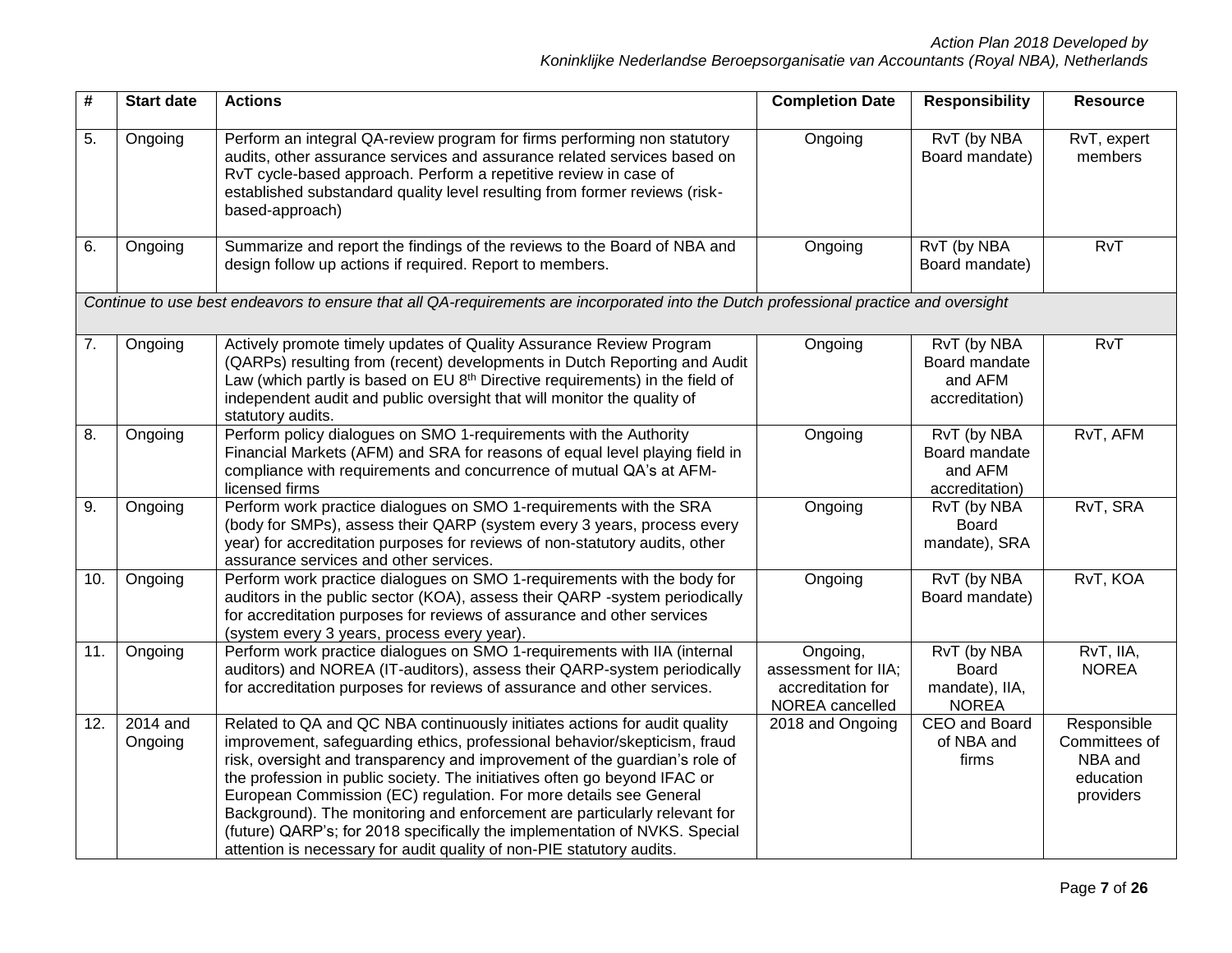| #   | <b>Start date</b>                    | <b>Actions</b>                                                                                                                                                                                                                                                                                                                                                                                                                                           | <b>Completion Date</b>                                                                              | <b>Responsibility</b>                                         | <b>Resource</b>                             |
|-----|--------------------------------------|----------------------------------------------------------------------------------------------------------------------------------------------------------------------------------------------------------------------------------------------------------------------------------------------------------------------------------------------------------------------------------------------------------------------------------------------------------|-----------------------------------------------------------------------------------------------------|---------------------------------------------------------------|---------------------------------------------|
|     | <b>Maintaining Ongoing Processes</b> |                                                                                                                                                                                                                                                                                                                                                                                                                                                          |                                                                                                     |                                                               |                                             |
| 13. | Ongoing                              | Ensure that active members are supplied adequate level of CPD courses on<br>QA's based on SMO 1.<br>Develop and provide CPD (for members in audit practice) on ethics &<br>professional skepticism and fraud risk for those in assurance services.<br>Initiate appropriate sanctions aligning with SMO6 investigation and<br>discipline requirements for firms with repetitive substandard results and<br>incidents, with legal support where necessary. | CPD: Ongoing;<br>SMO6 implications<br>Ongoing<br>Legal support: as<br>from 2017, Ongoing            | RvT (by NBA<br>Board mandate)                                 | RvT, NBA CPD                                |
| 14. | Ongoing                              | Continue to ensure that NBA's QARP is operating effectively and continues<br>to be in compliance with SMO 1 requirements. This includes providing<br>comments on EDs, periodic review of the operation of the QARP-system<br>and updating the Action Plan for future activities where necessary.                                                                                                                                                         | Ongoing                                                                                             | RvT (by NBA<br>Board mandate)                                 | RvT,                                        |
| 15. | Ongoing                              | Perform dialogues to ensure that review programs of AFM, SRA, KOA, IIA<br>and NOREA (no accreditation) are operating effectively and continue to be<br>in compliance with SMO 1 requirements.                                                                                                                                                                                                                                                            | Ongoing                                                                                             | RvT (by NBA<br>Board mandate)<br>SRA, AFM, IIA,<br>KOA, NOREA | RvT, SRA, AFM,<br>IIA, KOA,<br><b>NOREA</b> |
| 16. | 2014                                 | Assess the level and consequently refresh the task force of review team<br>leaders and review team members, specifically for adjustments in<br>Inspection Questionnaires (principle-based) that are used by AFM, SRA and<br>NBA for statutory audits of non-PIEs and non-statutory audits and for<br>sharing best practices in case of incidents (including legal support<br>awareness).                                                                 | Completed for 2016<br>for statutory audits,<br>in process for non-<br>statutory audits,,<br>Ongoing | RvT (by NBA<br>Board mandate)                                 | RvT                                         |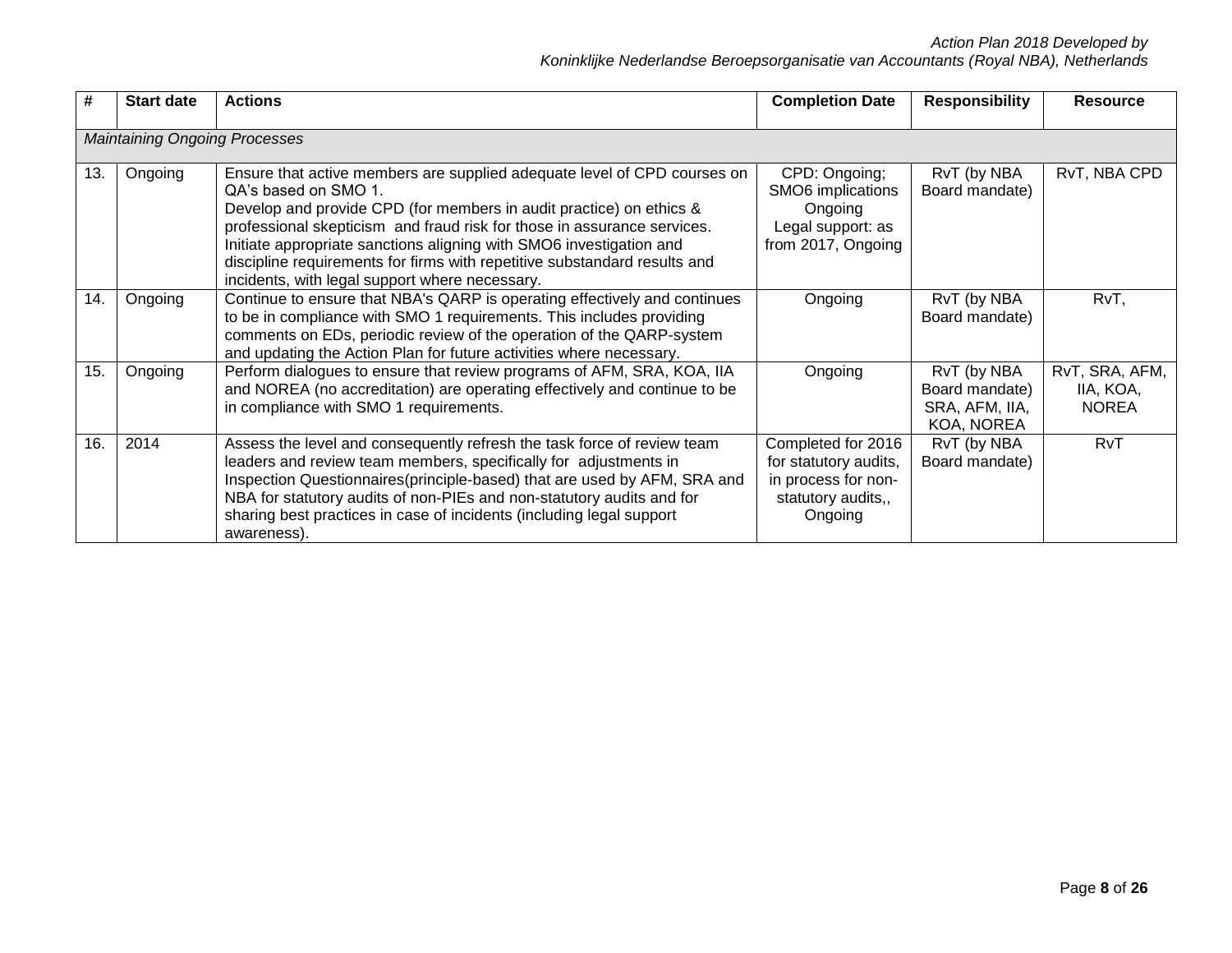## *Main Requirements of SMO 1*

|                                                                                                                                                                                                     | <b>Requirements</b>                                                                                                                                                                          | Y                         | <b>N</b> | <b>Partially</b> | <b>Comments</b>                           |
|-----------------------------------------------------------------------------------------------------------------------------------------------------------------------------------------------------|----------------------------------------------------------------------------------------------------------------------------------------------------------------------------------------------|---------------------------|----------|------------------|-------------------------------------------|
| 1.                                                                                                                                                                                                  | Scope of the system<br>At a minimum, mandatory QA reviews are<br>required for all audits of financial<br>statements.                                                                         | $\boldsymbol{\mathsf{X}}$ |          |                  |                                           |
| Quality Control Standards and Other Quality<br><b>Control Guidance</b><br>2.<br>Firms are required to implement a system<br>of quality control in accordance with the<br>quality control standards. |                                                                                                                                                                                              | $\boldsymbol{\mathsf{X}}$ |          |                  |                                           |
| 3.                                                                                                                                                                                                  | Most up to date versions of ISQC 1 and<br>other relevant ISAs are adopted as the<br>quality control standards.                                                                               | $\boldsymbol{X}$          |          |                  |                                           |
| 4.                                                                                                                                                                                                  | Member<br>Body<br>assists<br>firms<br>in<br>understanding the objectives of quality<br>control<br>and<br>in<br>implementing<br>and<br>maintaining appropriate systems of quality<br>control. | $\mathbf{x}$              |          |                  |                                           |
| 5.                                                                                                                                                                                                  | <b>Review cycle</b><br>A cycle-based, risk-based, or a mixed<br>approach for selecting firms for QA review<br>is used.                                                                       | X                         |          |                  |                                           |
| 6.                                                                                                                                                                                                  | For cycle-based approach, quality control<br>reviews are required to take place at least<br>every six years (and every three years for<br>audits of public interest entities).               | $\boldsymbol{X}$          |          |                  | QA for audits of PIEs is performed by AFM |
| 7.                                                                                                                                                                                                  | <b>QA Review Team</b><br>Independence of the QA Team is assessed<br>and documented.                                                                                                          | X                         |          |                  |                                           |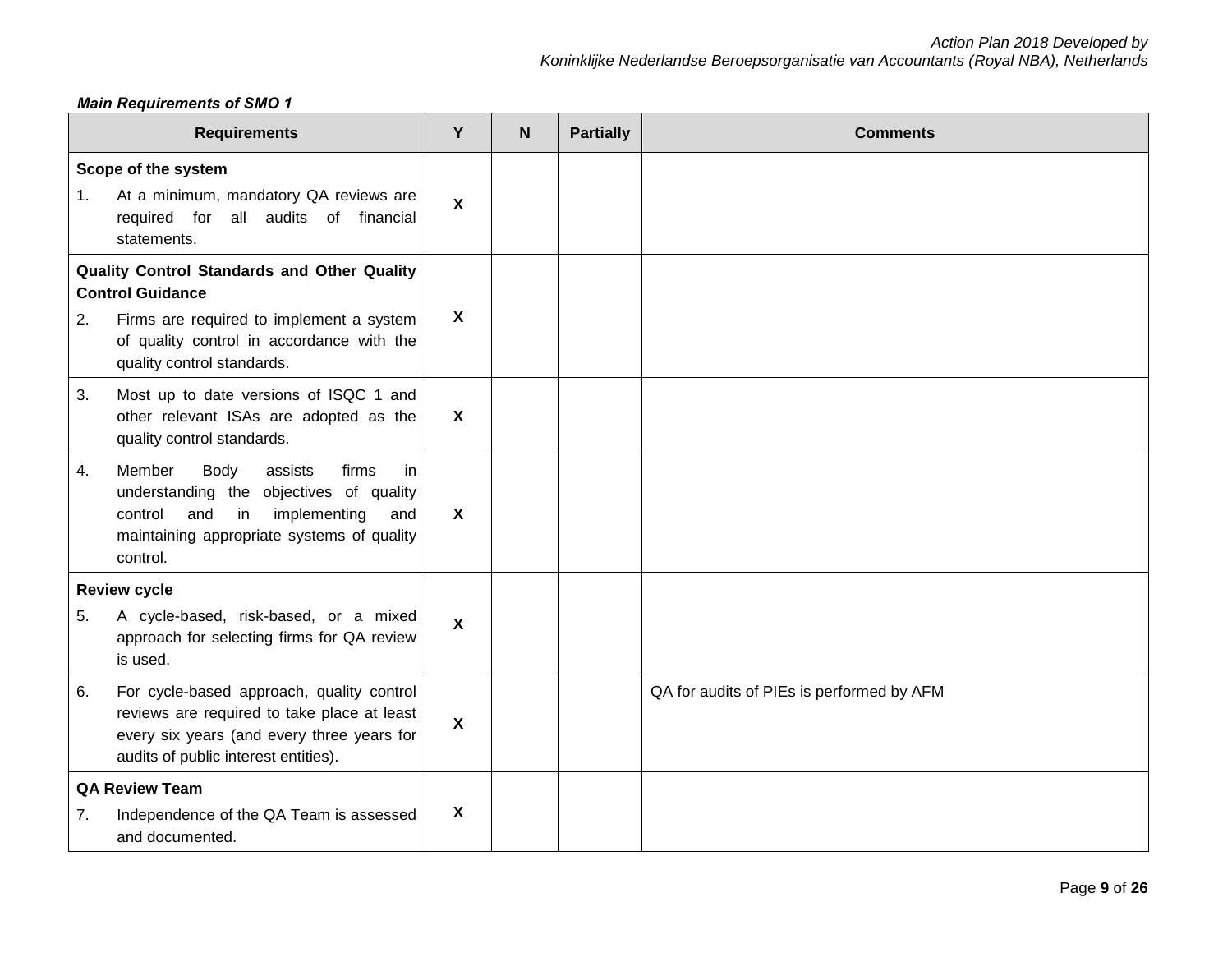|     | <b>Requirements</b>                                                                                                                                           | Y                         | N | <b>Partially</b> | <b>Comments</b> |
|-----|---------------------------------------------------------------------------------------------------------------------------------------------------------------|---------------------------|---|------------------|-----------------|
| 8.  | QA Team possesses appropriate levels of<br>expertise.                                                                                                         | X                         |   |                  |                 |
| 9.  | <b>Reporting</b><br>Documentation of evidence supporting the<br>quality control review report is required.                                                    | X                         |   |                  |                 |
| 10. | A written report is issued upon conclusion<br>of the QA review and provided to the<br>firm/partner reviewed.                                                  | $\boldsymbol{\mathsf{X}}$ |   |                  |                 |
|     | <b>Corrective and disciplinary actions</b>                                                                                                                    |                           |   |                  |                 |
| 11. | Reviewed firms/partners are required to<br>adjustments<br>make<br>timely<br>to<br>meet<br>recommendations from the review report.                             | X                         |   |                  |                 |
|     | 12. QA review system is linked to the<br>Investigation and Discipline system.                                                                                 | X                         |   |                  |                 |
|     | <b>Consideration of Public Oversight</b>                                                                                                                      |                           |   |                  |                 |
| 13. | The body responsible for QA reviews<br>cooperates with its oversight body and<br>shares information on the functioning of the<br>QA review system, as needed. | X                         |   |                  |                 |
| 14. | Regular review of implementation<br>and<br>effectiveness<br>Regular reviews of implementation and<br>effectiveness of the system are performed.               | X                         |   |                  |                 |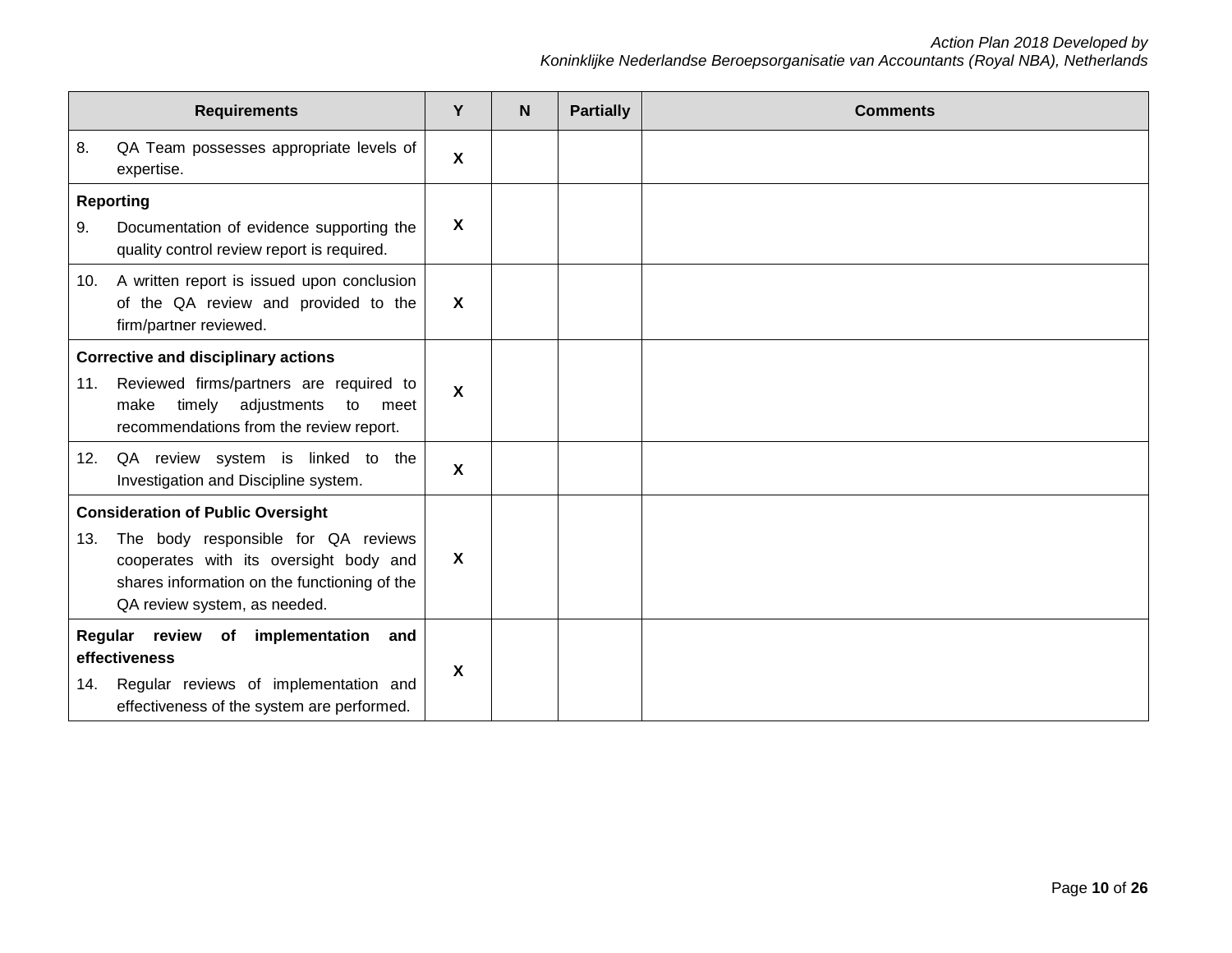| <b>Action Plan Subject:</b>   | <b>SMO 2 and International Education Standards</b>                                                              |
|-------------------------------|-----------------------------------------------------------------------------------------------------------------|
| <b>Action Plan Objective:</b> | Continue to use best endeavors to ensure that all IES requirements are incorporated into the Dutch professional |
|                               | education system                                                                                                |

| - 77 | <b>Start Date</b> | <b>Actions</b> | <b>Completion Date</b> | <b>Responsibility</b> | <b>Resource</b> |
|------|-------------------|----------------|------------------------|-----------------------|-----------------|
|      | Background        |                |                        |                       |                 |

#### Shared Responsibility:

In the Netherlands the Commissie Eindtermen Accountancy (CEA- Commission Learning Outcomes Accounting and Auditing) is responsible for the learning outcomes of postgraduate accountancy education and accreditation of education providers, based on Wab (law). NBA is responsible for issuing the 'profession's profile, based on Wab (law). 'Academic universities for RA's (PWA education providers) and Professional universities for AA's (ACSO education providers) are free to design curricula based on the required learning outcomes and the profession's profile). For the accreditation and compliance reviews of the IPD bachelor/master-part the Nederlands-Vlaamse Accreditatie Organisatie (NVAO-Accreditation Board for Education Institutes in Belgium and Netherlands) is responsible, based on WHW (law). For the post-graduate part compliance with learning outcomes is safeguarded through periodical reviews and accreditation by CEA. NBA is responsible for work experience assessment and CPD (regulation, program and monitoring), based on Wab (law). The required minimum CPD is 80 hours per 2 years. IPD and CPD requirements for the accountancy profession in The Netherlands are completely aligned with SMO2;IPD and CPD requirements for the accountancy profession are completely aligned with the 2015 revised IES.

The Wab (law) covers regulation for both Dutch qualifications AAs and RAs. Both qualifications are protected and give the exclusive practice rights for auditand assurance and other assignments according to the IAASB-assurance framework. All qualified AAs/RAs are registered in NBA-register (Wab). For statutory audits a firm-license by AFM is required and the licensed firms are required to register the individual qualified professionals at AFM-register (Wta/Bta). Generally speaking statutory audits are mostly performed by RAs; the field of work of AAs is for the large part in the SME-environment. As from 2018 PIEaudits are restricted to RAs. Education and training requirements for AAs and RAs as mentioned above are equal with the exception that education for AAs is provided by professional universities and for RAs by academic universities (Wab). Qualifying members are to take the professional oath since 2016 (VBA)

#### New elements relevant in the Action Plan for SMO2 (since 2015):

• *Elective structure for education, work experience and qualification*

Based on new NBA professional profiles (2015) and CEA learning outcomes (2015) for knowledge, skills and work experience NBA is in the process for adopting and implementing a new structure that entails three electives: assurance, accountancy-SME and accountancy-finance. Education providers are in the process of implementing the new elective structure and learning outcomes, to be completed in 2019. NBA started the implementation of the elective-based program for work experience in 2017. The new learning outcomes are characterized by a larger focus on ethics, professional behavior/skepticism, IT and corporate governance. The new structure intends to anticipate on future features of the profession and the professionals. The finance elective does not provide for assurance services; the SME elective will include a provision for 'other assurance'. The finance elective is currently being evaluated. The adaptation of the NBA examinations for foreign audit professionals aligning with the new learning outcomes is currently work in progress.

• *Pilot-program 2017 for revising NBA's CPD facility focusing on a more personalized and output-based performance,*  Implementation foreseen in 2019.

*Perform best endeavors to ensure that all International Education Standards requirements are incorporated into the Dutch professional education system*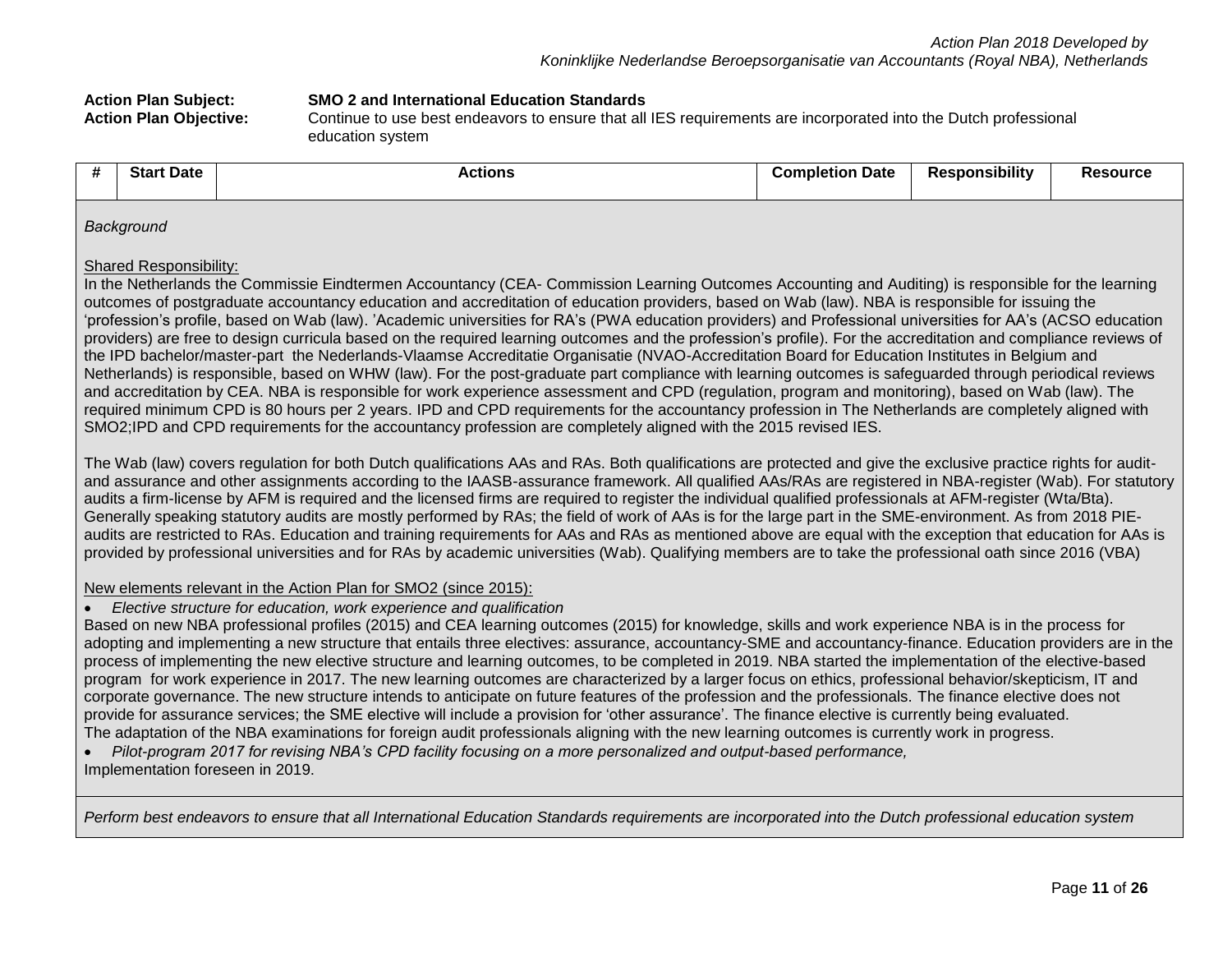| #                | <b>Start Date</b>       | <b>Actions</b>                                                                                                                                                                                                                                                                                                                                                                                                                                                                                                                                                                                                                                          | <b>Completion Date</b>                                                                                | <b>Responsibility</b>                                                                    | <b>Resource</b>                                                                       |
|------------------|-------------------------|---------------------------------------------------------------------------------------------------------------------------------------------------------------------------------------------------------------------------------------------------------------------------------------------------------------------------------------------------------------------------------------------------------------------------------------------------------------------------------------------------------------------------------------------------------------------------------------------------------------------------------------------------------|-------------------------------------------------------------------------------------------------------|------------------------------------------------------------------------------------------|---------------------------------------------------------------------------------------|
| $\mathbf{1}$ .   | Ongoing                 | Perform policy dialogues on SMO 2-requirements with the independent<br>'Commissie Eindtermen Accountantsopleiding (CEA), appointed by the<br>Ministry of Finance, that stipulates and disseminates learning outcome<br>requirements (LO's) for theoretical professional education for both<br>qualifications RA and AA (to education providers) and for work experience<br>competences (to firms and NBA), based on (1) all IESs and other IAESB-<br>pronouncements, (2) the EU Directive on Statutory Audits, (3) the<br>Profession Profile for the qualifications, issued by NBA, and (4) the<br>Common Content benchmark (for knowledge and skills). | Update LO's and<br><b>Profession Profile</b><br>for electives.<br>completion in 2019                  | Coordinator<br>Education NBA,<br>CEA and PWA<br>(education<br>providers)                 | Responsible<br>Committees of<br>NBA, CEA and<br>education<br>providers (PWA,<br>ACSO) |
| $\overline{2}$ . | Ongoing                 | Perform policy dialogues on the EU-Directive and IES 5-requirements with<br>NBA Raad voor de Praktijkopleiding (RvP, body responsible and mandated<br>for the different work experience programs for RA's and AA's), CEA and<br>firms in order to ensure continued compliance with IES5.                                                                                                                                                                                                                                                                                                                                                                | Update LO's and<br><b>Profession Profile</b><br>for electives,<br>completion in 2019                  | Coordinator<br>Education, RvP,<br>CEA and firms                                          | Responsible<br>Committees of<br>NBA, CEA and<br>firms                                 |
| $\overline{3}$ . | Ongoing                 | Perform policy dialogues on EU-Directive and IES 7-requirements for RA<br>and AA member with NBA CPD, which department is responsible for the<br>organization of the CPD programs. NBA stipulates and disseminates CPD-<br>requirements to RA and AA members and is responsible for monitoring<br>compliance.                                                                                                                                                                                                                                                                                                                                           | Ongoing                                                                                               | Coordinator<br>Education                                                                 | Responsible<br>Committees of<br><b>NBA CPD</b>                                        |
| 4.               | Ongoing<br>periodically | Perform policy dialogues with CEA on the subject of academic level<br>requirements (related to SMO 2) by the independent NVAO (Dutch Flemish<br>Accreditation Organization) which organization is responsible for quality<br>assessment and accreditation of bachelor- and master programs in<br>professional higher education (AA) and academic universities (RA).                                                                                                                                                                                                                                                                                     | CEA assessment<br>for RA program in<br>2017 (completed)<br>and for AA-program<br>in 2018 (in process) | Coordinator<br>Education NBA,<br>CEA, PWA,<br>ASCO, education<br>providers (and<br>NVAO) | Responsible<br>Committees of<br>NBA, CEA,<br>NVAO and PWA<br>/ACSO                    |
|                  |                         | Strengthening IESs and New Developments                                                                                                                                                                                                                                                                                                                                                                                                                                                                                                                                                                                                                 |                                                                                                       |                                                                                          |                                                                                       |
| 5.               | 2008                    | All IESs: Perform best endeavors to ensure that implementation of<br>professional accounting & auditing education complies with all IESs, EU-<br>Directive and NBA's Professional Profile, in the context of establishing the<br>Common Content requirements in national education by participation in the<br>Common Content Steering Group and Common Content Oversight<br>Committee and by encouraging implementation of post-peer review follow-<br>up recommendations.                                                                                                                                                                              | Full CC self-<br>assessment and<br>review (RA/AA-<br>SME) is scheduled<br>for 2018 (in<br>process)    | Coordinator<br>Education NBA,<br>member CC<br><b>Steering Group</b><br>(SG)              | Education<br>Committee of<br><b>NBA</b>                                               |
| 6.               | Ongoing                 | IES 1: Perform best endeavors to ensure that entry-requirement level<br>(admission into a recognized university degree program or its equivalent<br>considering existing exemptions) is maintained in the Netherlands for RA<br>and AA in policy dialogues with CEA and education providers. In this<br>approach NBA (responsible for the Professional Profile) cooperates with<br>CEA (responsible for the learning outcomes).                                                                                                                                                                                                                         | Update LO's and<br><b>Profession Profile</b><br>for electives,<br>completion in 2019                  | Coordinator<br>Education NBA,<br>PWA, ACSO                                               | Responsible<br>Committees of<br>NBA and other<br>bodies                               |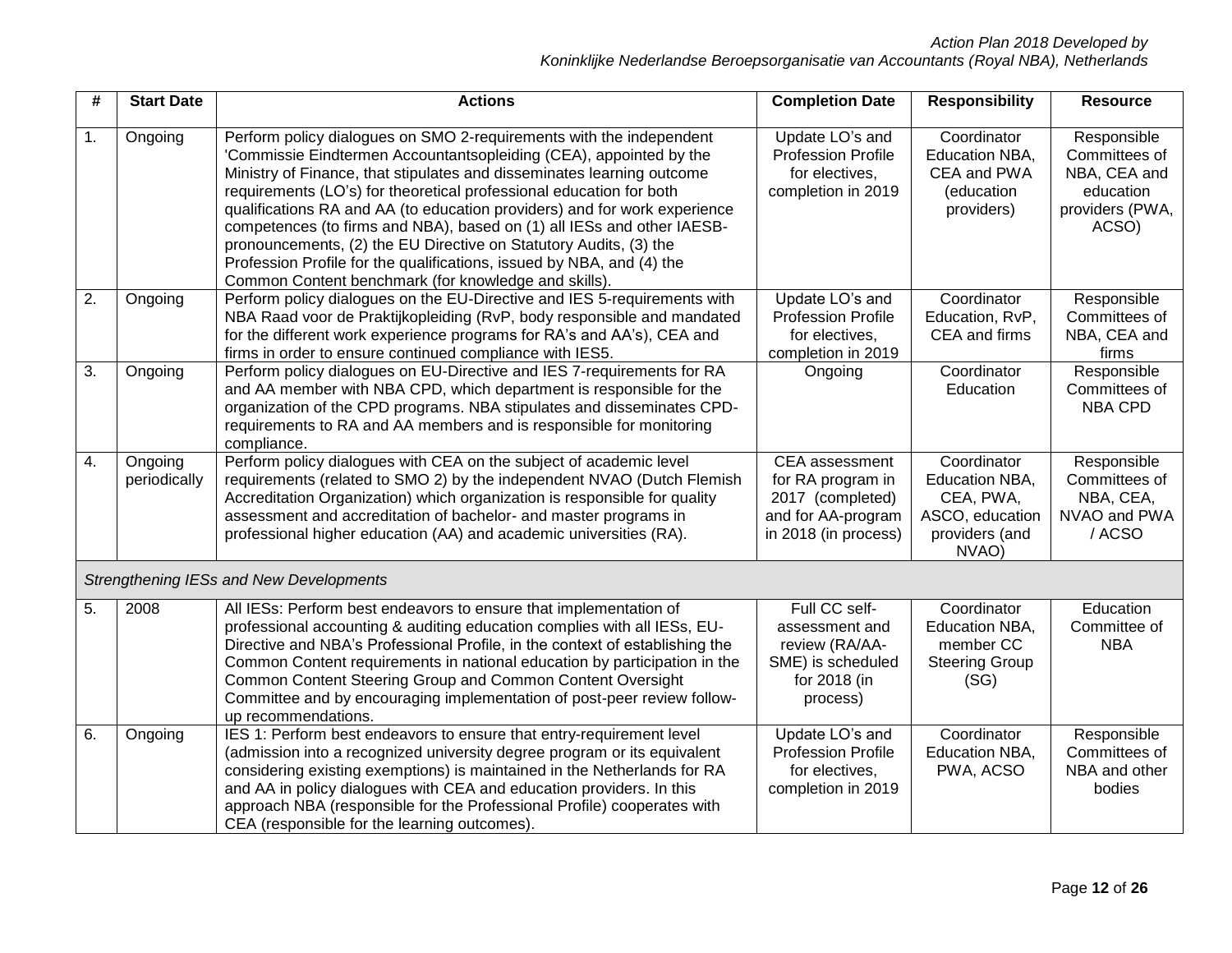| #   | <b>Start Date</b> | <b>Actions</b>                                                                                                                                                                                                                                                                                                                                                                                                         | <b>Completion Date</b>                                                                                                   | <b>Responsibility</b>                                                             | <b>Resource</b>                                                                       |
|-----|-------------------|------------------------------------------------------------------------------------------------------------------------------------------------------------------------------------------------------------------------------------------------------------------------------------------------------------------------------------------------------------------------------------------------------------------------|--------------------------------------------------------------------------------------------------------------------------|-----------------------------------------------------------------------------------|---------------------------------------------------------------------------------------|
| 7.  | Ongoing           | IES 2, 3 and 4: Perform best endeavors to ensure that implementation of<br>professional accounting & auditing education complies with IES 2, EU-<br>Directive and NBA Professional Profile for RA and AA (CEA requirements)<br>in the context of the new elective structure.                                                                                                                                           | Update LO's and<br><b>Profession Profile</b><br>for electives,<br>completion in 2019                                     | Coordinator<br>Education NBA,<br><b>NBA Board</b>                                 | Responsible<br>Committees of<br>NBA, CEA,<br>PWA, ACSO<br>and other<br>bodies         |
| 8.  | Ongoing           | IES 5: Perform best endeavors to ensure that adoption and implementation<br>of revised (elective) learning outcomes for the work experience<br>requirements of the pre-qualification program for RA and AA under the<br>responsibility of CEA (based on the existing CEA theoretical learning<br>outcomes and the NBA Professional Profile) complies with IES 5, EU-<br>Directive, CEA LOs and NBA Profession Profile. | Update LO's and<br><b>Profession Profile</b><br>for electives,<br>completion in 2019                                     | Coordinator<br>Education NBA,<br><b>CEA</b>                                       | Responsible<br>Committees of<br>NBA, CEA                                              |
| 9.  | Ongoing           | IES 5: Perform best endeavors to improve convergence between the three<br>year's work experience training period and theoretical education in<br>collaboration with CEA and PWA, ACSO for RA's and AA's for the new<br>elective structure.                                                                                                                                                                             | Update LO's and<br><b>Profession Profile</b><br>for electives,<br>completion in 2019                                     | Coordinator<br>Education NBA,<br>CEA and<br>education<br>providers (PWA,<br>ACSO) | Responsible<br>Committees of<br>NBA, CEA and<br>education<br>providers (PWA,<br>ACSO) |
| 10. | Ongoing           | IES 6: Perform best endeavors to ensure that the required pre-qualification<br>assessment is maintained in the Netherlands for RA's and AA's, in<br>collaboration with other bodies (PWA and other education providers,<br>Redcie) and for aptitude tests and exemption regulations, in collaboration<br>with CEA. As from 2016 new registries are required to take the oath.                                          | Taking the oath<br>implemented in<br>2017, Update LO's<br>and Profession<br>Profile for electives,<br>completion in 2019 | Coordinator<br><b>Education NBA</b><br>and CEA, PWA,<br>ACSO, Redcie              | Responsible<br>Committees of<br>NBA, CEA                                              |
| 11. | Ongoing           | IES7: Ensure that new developments and members needs are captured in<br>the total CPD-program for all member categories: public, internal,<br>government accountants and auditors, accountants in business, SMPs.<br>Based on new developments and QARP-experience a NBA Board decided<br>to require a mandatory CPD-course on Fraud Risk (for assurance<br>providers) in 2017.                                        | All post-mandatory<br>courses completed,<br>2017 (CPD Fraud<br>Risk) completed,<br>further ongoing                       | Coordinator<br>Education NBA,<br>NBA Board,<br>education<br>providers             | Responsible<br>Committees of<br>NBA, NBA-CPD<br>and education<br>providers            |
| 12. | Ongoing           | IES 7: Investigation of implementing a more personalized and output-based<br>approach system for CPD (with a required Personal Development Plan),<br>including an improvement of requirement categorization, monitoring and<br>sanctioning. Pilot testing 2017; intended implementation 2019.                                                                                                                          | Pilot test 2017,<br>assessment in<br>2018, to be<br>completed 2019                                                       | Coordinator<br>Education NBA,<br><b>NBA Board</b>                                 | Responsible<br>Committees of<br>NBA, NBA-CPD                                          |
| 13. | Ongoing           | IES 8: Notify, monitor and provide guidance to active members that perform<br>(statutory) audits and other assurance assignments and admitted auditors<br>(not all members in actual practice as statutory auditors) for compliance<br>with the IES 8-requirements and the EU 8th Directive by ensuring that pre-<br>qualification education and CPD meet the required level.                                          | Ongoing                                                                                                                  | Coordinator<br>Education NBA,<br><b>NBA Board</b>                                 | Responsible<br>Committees of<br>NBA, NBA-CPD,<br>AFM, SRA                             |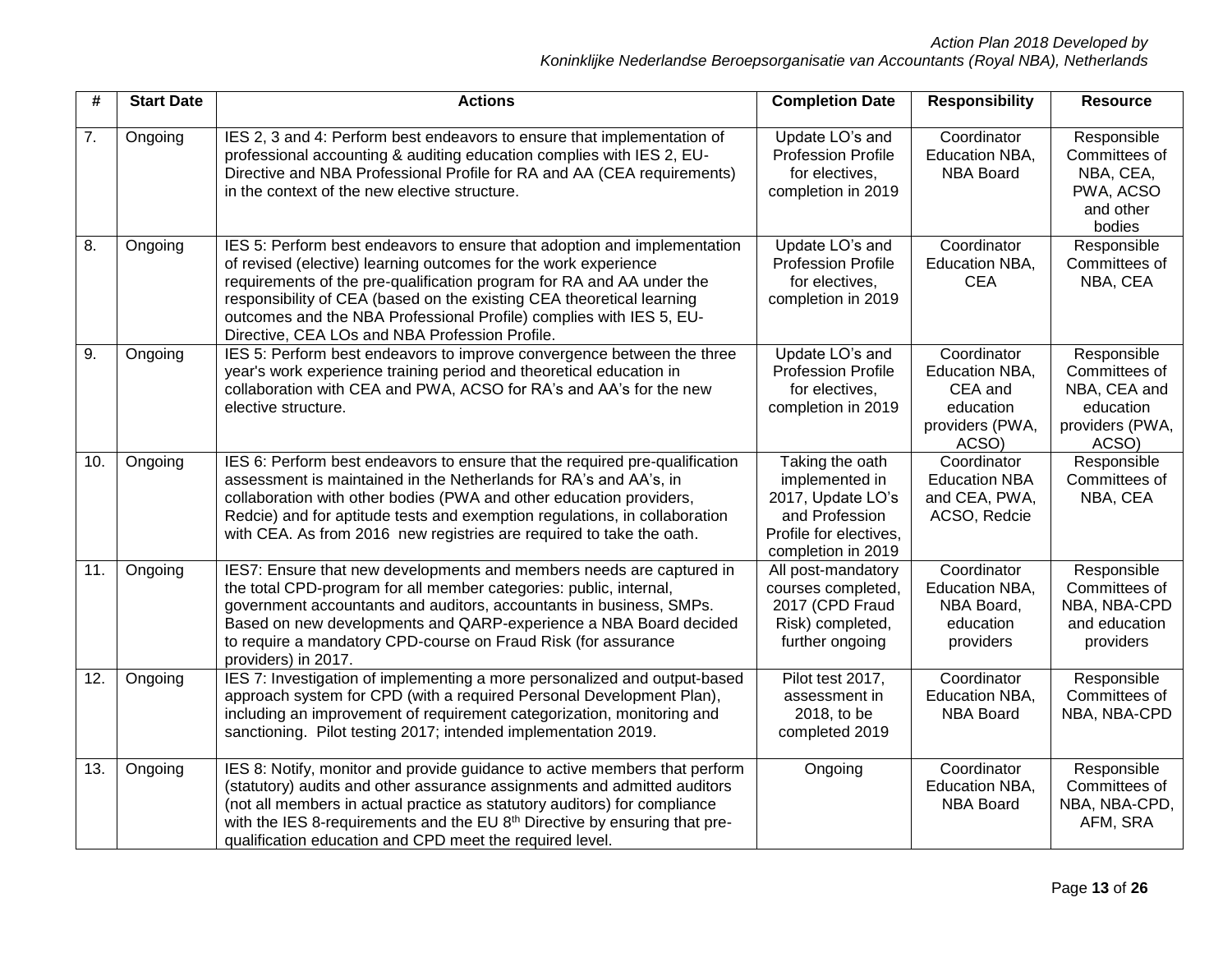| #   | <b>Start Date</b>                    | <b>Actions</b>                                                                                                                                                                                                                                                                                                                                                              | <b>Completion Date</b> | <b>Responsibility</b>                                                 | <b>Resource</b>                                                                          |  |  |  |
|-----|--------------------------------------|-----------------------------------------------------------------------------------------------------------------------------------------------------------------------------------------------------------------------------------------------------------------------------------------------------------------------------------------------------------------------------|------------------------|-----------------------------------------------------------------------|------------------------------------------------------------------------------------------|--|--|--|
|     | <b>Maintaining Ongoing Processes</b> |                                                                                                                                                                                                                                                                                                                                                                             |                        |                                                                       |                                                                                          |  |  |  |
| 14. | Ongoing                              | NBA (including NBA-CPD, RvP), CEA and education providers (PWA,<br>Redcie and ACSO) maintain an ongoing process to monitor new and<br>revised standards and incorporate them into education and examination<br>requirements.                                                                                                                                                | Ongoing                | Coordinator<br>Education NBA,<br>RvP, CEA, PWA,<br>Redcie and<br>ACSO | Responsible<br>Committees of<br>NBA, RvP, CEA,<br><b>PWA Redcie</b><br>and ACSO          |  |  |  |
| 15  | Ongoing                              | Continue to use best endeavors to ensure CEA education requirements for<br>RA's and AA's continue to meet all EU 8 <sup>th</sup> Directive, IES-, NBA Professional<br>Profile- and Common Content requirements. This includes providing<br>comments on IAESB EDs, review of the existing requirements and<br>preparation of the Action Plan for amendments where necessary. | Ongoing                | Coordinator<br>Education NBA,<br>CEA and<br>education<br>providers    | Responsible<br>Committees of<br>NBA, CEA and<br>education<br>providers, CC,<br>PWA, ACSO |  |  |  |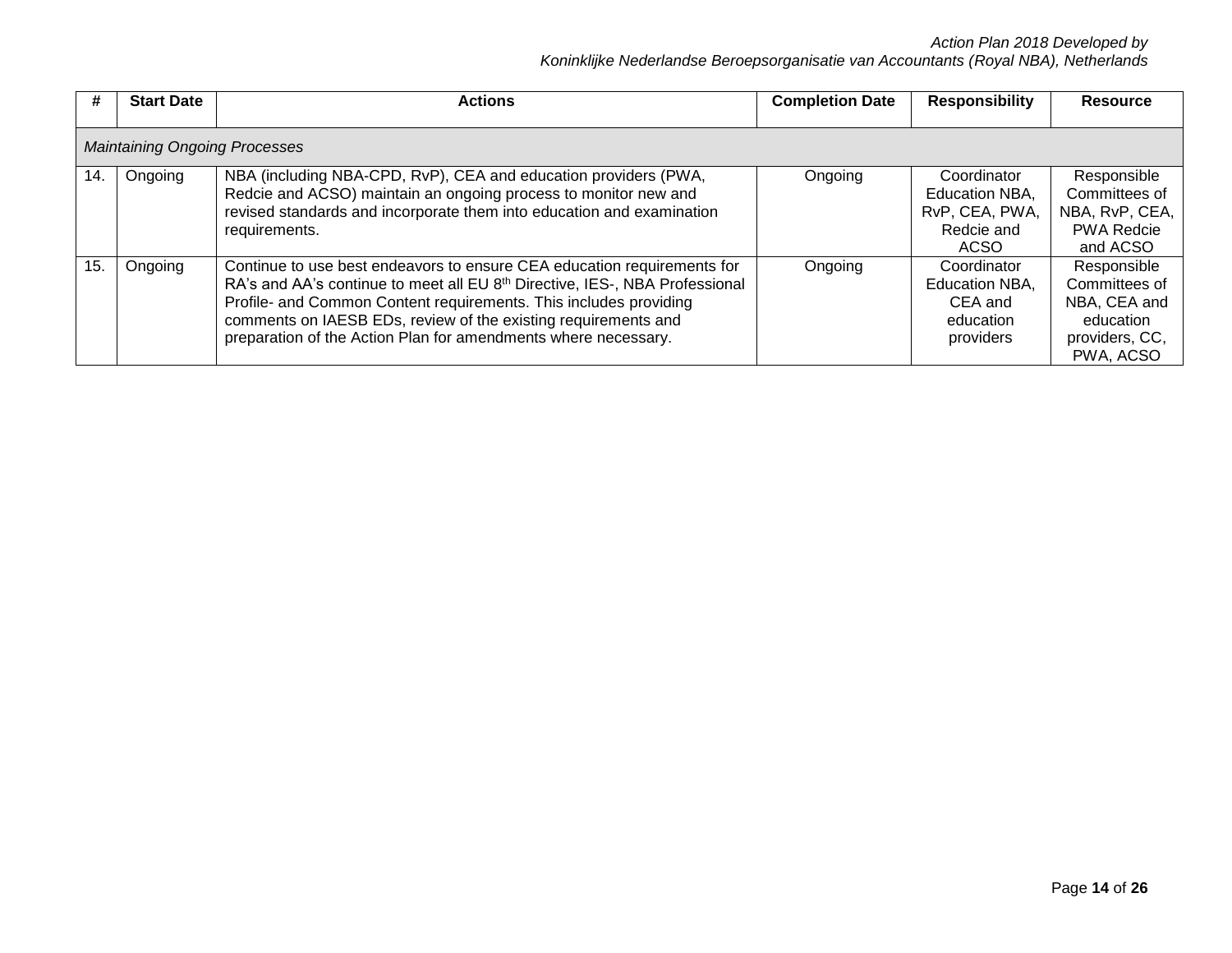#### **Action Plan Subject: SMO 3 and International Auditing and Assurance Standards Board Pronouncements** Further improve and maintain processes to ensure ongoing convergence with IAASB pronouncements in Dutch professional practice

| #                                                                                                                                                                                                                                                                                                                                                                                                                    | <b>Start Date</b>                                                                                                                                                                                                                                                                                                                                                                                                                                                                                                                                                                                                                                                                                                                                                                                                                                                                                                                                                                                                                                                                                                                                                                                                                                                                                                                                                                                                                                                                                                                                                                                                                                                                                                                                                                                                                                                                                                                                                                                                                                                                                                                                                                                                                                                                                                                     | <b>Actions</b>                                                                                                                                                                                                                                                                                                                                                              | <b>Completion Date</b>                           | <b>Responsibility</b> | <b>Resource</b>                          |  |  |
|----------------------------------------------------------------------------------------------------------------------------------------------------------------------------------------------------------------------------------------------------------------------------------------------------------------------------------------------------------------------------------------------------------------------|---------------------------------------------------------------------------------------------------------------------------------------------------------------------------------------------------------------------------------------------------------------------------------------------------------------------------------------------------------------------------------------------------------------------------------------------------------------------------------------------------------------------------------------------------------------------------------------------------------------------------------------------------------------------------------------------------------------------------------------------------------------------------------------------------------------------------------------------------------------------------------------------------------------------------------------------------------------------------------------------------------------------------------------------------------------------------------------------------------------------------------------------------------------------------------------------------------------------------------------------------------------------------------------------------------------------------------------------------------------------------------------------------------------------------------------------------------------------------------------------------------------------------------------------------------------------------------------------------------------------------------------------------------------------------------------------------------------------------------------------------------------------------------------------------------------------------------------------------------------------------------------------------------------------------------------------------------------------------------------------------------------------------------------------------------------------------------------------------------------------------------------------------------------------------------------------------------------------------------------------------------------------------------------------------------------------------------------|-----------------------------------------------------------------------------------------------------------------------------------------------------------------------------------------------------------------------------------------------------------------------------------------------------------------------------------------------------------------------------|--------------------------------------------------|-----------------------|------------------------------------------|--|--|
| $\bullet$<br>$\bullet$<br>$\bullet$                                                                                                                                                                                                                                                                                                                                                                                  | Background<br><b>Direct Responsibility:</b><br>The audit requirement is embedded in Dutch law aligning EU audit thresholds and regulation and additionally in specific industries based on national law.<br>The NBA Advies College Beroepsreglementering (NBA Technical Advisory Committee)-ACB) is responsible for translation (https://www.nba.nl/wet-en-<br>regelgeving/gedrags-en-beroepsregels/actueel/hra-nv-cos/) and implementation of International Auditing and Assurance Standards Board (IAASB)<br>pronouncements and for initiating, designing, adopting specific Dutch standards, regulation and guidance on best practices. The IAASB-pronouncements<br>(version 2016) have been completely adopted and implemented in Dutch regulation: NVCOS (NBA-regulation) being a direct translation of ISAs, ISREs,<br>ISAEs and ISRSs. ISQC1-requirements are completely included (not a direct translation) in Dutch regulation: for statutory audits: Wta/Bta (law) and VAO<br>(NBA-bylaw) and for other assignments: NVKS (NBA-bylaw); NVAK has been withdrawn (2018).<br>New elements relevant in the Action Plan for SMO3 (since 2015):<br>implementation of revised standards NVCOS 700/800 as a consequence of NVCOS 701 (2016), already implemented in 2014 as NVCOS 702N<br>implementation of NVCOS 3000A/3000D (for Attest and Direct assignments respectively), in compliance with clarified ISAE 3000 (2017)<br>revision of NVCOS 3810N, Dutch assurance standard for CSR reports (since 2009), for convergence of ESG practices aligned with clarified ISAE 3000<br>implementation of a revised NVCOS 4410, also applicable for compilation of micro-entities FS, based on scalable requirements (2017)<br>withdrawal of VAO for statutory audits; ISQC1-requirements are embedded in the updated relevant stipulations in Wta/Bta/ViO (2018)<br>adoption and implementation of NVKS (Nadere Voorschriften Kwaliteitssystemen); the Dutch ISQC1 replacing the former NVAK; this regulation entails<br>Quality Control-requirements for firms without statutory audit license (2018)<br>guidance for assurance reports and work effort on Director's Reports related to EU AD, EU Directive NFI, Dutch Corporate Governance Code<br>concerning the requirement for investigation for material misstatements (2017) |                                                                                                                                                                                                                                                                                                                                                                             |                                                  |                       |                                          |  |  |
| guidance for assurance assignments applying the stipulations of the Dutch Corporate Governance Code (2018)<br>continued monitoring implementing of statutory audit firms' QC-requirements for audit quality and independence based on the NBA report "In the public<br>interest", issues like: culture, board self-assessment, assignment acceptance, remuneration incentives, work load transparency, goodwill, CPD |                                                                                                                                                                                                                                                                                                                                                                                                                                                                                                                                                                                                                                                                                                                                                                                                                                                                                                                                                                                                                                                                                                                                                                                                                                                                                                                                                                                                                                                                                                                                                                                                                                                                                                                                                                                                                                                                                                                                                                                                                                                                                                                                                                                                                                                                                                                                       |                                                                                                                                                                                                                                                                                                                                                                             |                                                  |                       |                                          |  |  |
|                                                                                                                                                                                                                                                                                                                                                                                                                      | <b>Updating regulations</b>                                                                                                                                                                                                                                                                                                                                                                                                                                                                                                                                                                                                                                                                                                                                                                                                                                                                                                                                                                                                                                                                                                                                                                                                                                                                                                                                                                                                                                                                                                                                                                                                                                                                                                                                                                                                                                                                                                                                                                                                                                                                                                                                                                                                                                                                                                           |                                                                                                                                                                                                                                                                                                                                                                             |                                                  |                       |                                          |  |  |
| 1.                                                                                                                                                                                                                                                                                                                                                                                                                   | Ongoing                                                                                                                                                                                                                                                                                                                                                                                                                                                                                                                                                                                                                                                                                                                                                                                                                                                                                                                                                                                                                                                                                                                                                                                                                                                                                                                                                                                                                                                                                                                                                                                                                                                                                                                                                                                                                                                                                                                                                                                                                                                                                                                                                                                                                                                                                                                               | Instruct all members that updated IAASB-standards and -pronouncements<br><b>ACB</b><br>Responsible<br>Ongoing<br>Committees of<br>are available in English with the effective dates.<br>NBA, ACB                                                                                                                                                                            |                                                  |                       |                                          |  |  |
| 2.                                                                                                                                                                                                                                                                                                                                                                                                                   | Ongoing                                                                                                                                                                                                                                                                                                                                                                                                                                                                                                                                                                                                                                                                                                                                                                                                                                                                                                                                                                                                                                                                                                                                                                                                                                                                                                                                                                                                                                                                                                                                                                                                                                                                                                                                                                                                                                                                                                                                                                                                                                                                                                                                                                                                                                                                                                                               | Include the translated current effective unmodified IAASB-standards and -<br>pronouncements (ISAs, ISREs, ISAEs, ISRSs, ISQCs) and additional Dutch<br>Standards as published in the Staatscourant (national gazette): 3000A,<br>3000D, 3810N (in process of being updated), 3850N, 4410N, 5500N,<br>NVKS, in HRA and make those standards publicly available with guidance | Completed 2018<br>(HRA 2018),<br>Ongoing, yearly | <b>ACB</b>            | Responsible<br>Committees of<br>NBA, ACB |  |  |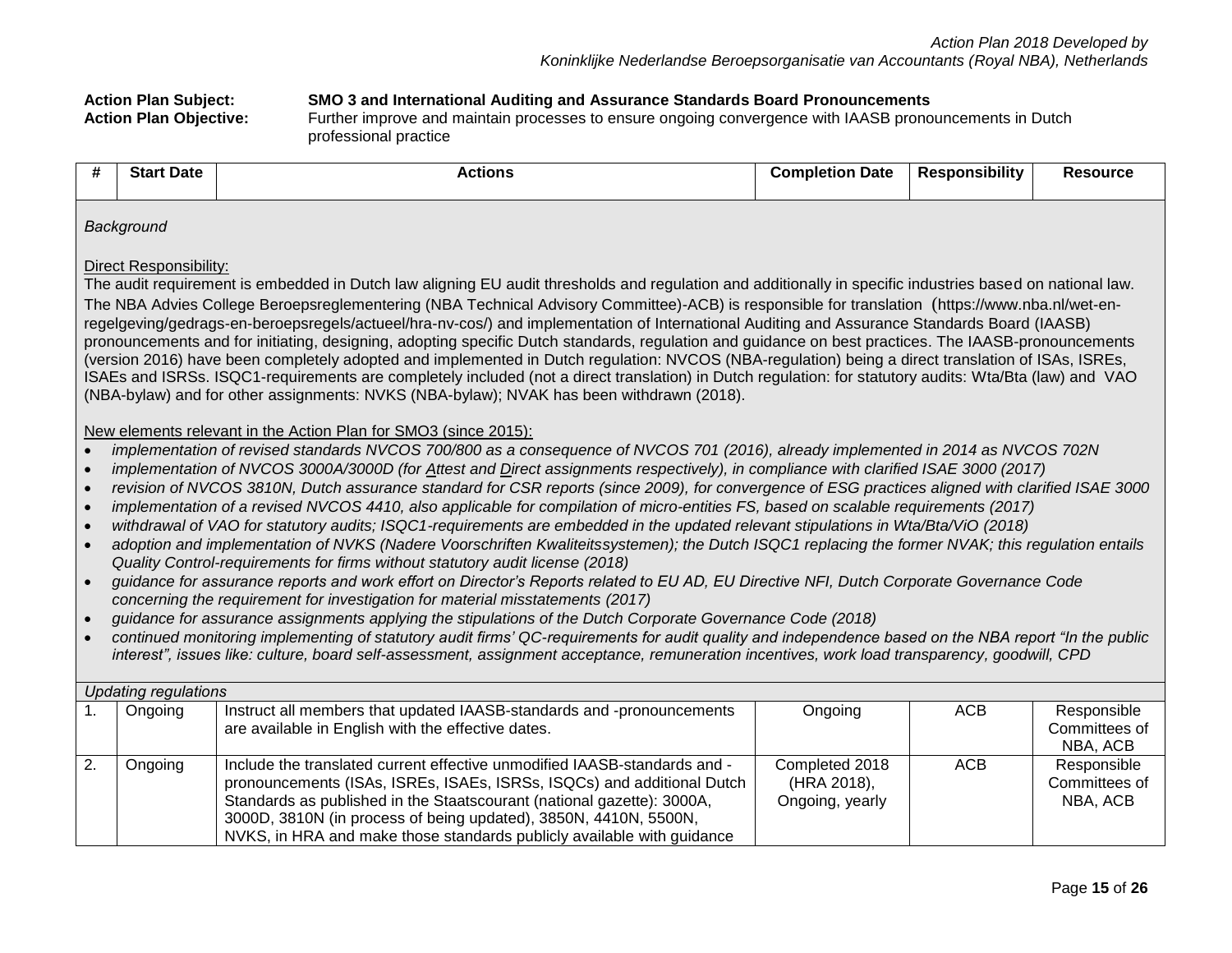| #  | <b>Start Date</b>                    | <b>Actions</b>                                                                                                                                                                                                                                                                                                                                                                                                                                                             | <b>Completion Date</b>                                      | <b>Responsibility</b>                           | <b>Resource</b>                                                               |  |  |  |
|----|--------------------------------------|----------------------------------------------------------------------------------------------------------------------------------------------------------------------------------------------------------------------------------------------------------------------------------------------------------------------------------------------------------------------------------------------------------------------------------------------------------------------------|-------------------------------------------------------------|-------------------------------------------------|-------------------------------------------------------------------------------|--|--|--|
|    |                                      | and tools on the NBA website and raise awareness among practitioners.                                                                                                                                                                                                                                                                                                                                                                                                      |                                                             |                                                 |                                                                               |  |  |  |
| 3. | Ongoing                              | Instruct all members that new and/or updated standards, pronouncements<br>and guidance are translated and are available on the NBA website and<br>raise awareness among practitioners, including the effective dates.                                                                                                                                                                                                                                                      | Ongoing                                                     | <b>ACB</b>                                      | Responsible<br>Committees of<br>NBA, ACB                                      |  |  |  |
| 4. | Ongoing                              | Ensure that all members active in assurance services follow the mandatory<br>CPD courses. Based on new developments and QARP-experience NBA<br>Board decided to require a mandatory CPD-course on Fraud Risk (for<br>assurance providers) in 2017.                                                                                                                                                                                                                         | All post-mandatory<br>courses completed,<br>ongoing process | <b>ACB</b><br>NBA-CPD                           | Responsible<br>Committees of<br>NBA, ACB,,<br>NBA-CPD                         |  |  |  |
| 5. | Ongoing                              | Actively promote timely updates of Dutch audit regulations within NBA<br>envisaging international regulations: IAASB, EU 8 <sup>th</sup> Directive requirements,<br>EU Directive NFI, Director's Report, Code Corporate Governance, Calls for<br>Action (ACE, IIRC, GRI, MG), national law and NBA regulations and related<br>relevant best practices, also for ESG-assurance (specific consequences for<br>ISA 720). Develop and provide related CPD (mandatory) courses. | Ongoing                                                     | <b>ACB</b><br>Head<br>International<br>Affairs  | Responsible<br>Committees of<br>NBA, ACB,<br>Head<br>International<br>Affairs |  |  |  |
| 6. | Ongoing                              | Raise impact awareness for Dutch practice resulting from EDs and<br>participation / observation of standard setting process in IAASB and from<br>initiating new standards. Provide input for IAASB based on Dutch<br>experience (2018: EER Project Advisory Panel)                                                                                                                                                                                                         | Ongoing, EER PAP<br>completed 2018                          | <b>ACB</b>                                      | Responsible<br>Committees of<br>NBA, ACB                                      |  |  |  |
|    | <b>Maintaining Ongoing Processes</b> |                                                                                                                                                                                                                                                                                                                                                                                                                                                                            |                                                             |                                                 |                                                                               |  |  |  |
| 7. | Ongoing                              | Continue to support ongoing convergence with the IAASB pronouncements.<br>This includes providing comments on EDs, review of the existing<br>requirements and preparation of the Action Plan for amendments where<br>necessary.                                                                                                                                                                                                                                            | Ongoing                                                     | <b>ACB</b>                                      | Responsible<br>Committees of<br>NBA, ACB                                      |  |  |  |
|    | Review of NBA Compliance Information |                                                                                                                                                                                                                                                                                                                                                                                                                                                                            |                                                             |                                                 |                                                                               |  |  |  |
| 8. | Ongoing                              | Perform periodic review of NBA response to the IFAC Compliance Self-<br>Assessment questionnaires and update sections relevant to SMO 3 as<br>necessary. Once updated inform IFAC Compliance staff about the updates<br>in order for the Compliance staff to republish updated information.                                                                                                                                                                                | completed March<br>2018, Ongoing                            | CEO of NBA,<br>Head<br>International<br>Affairs | ACB,<br>Head<br>International<br>Affairs                                      |  |  |  |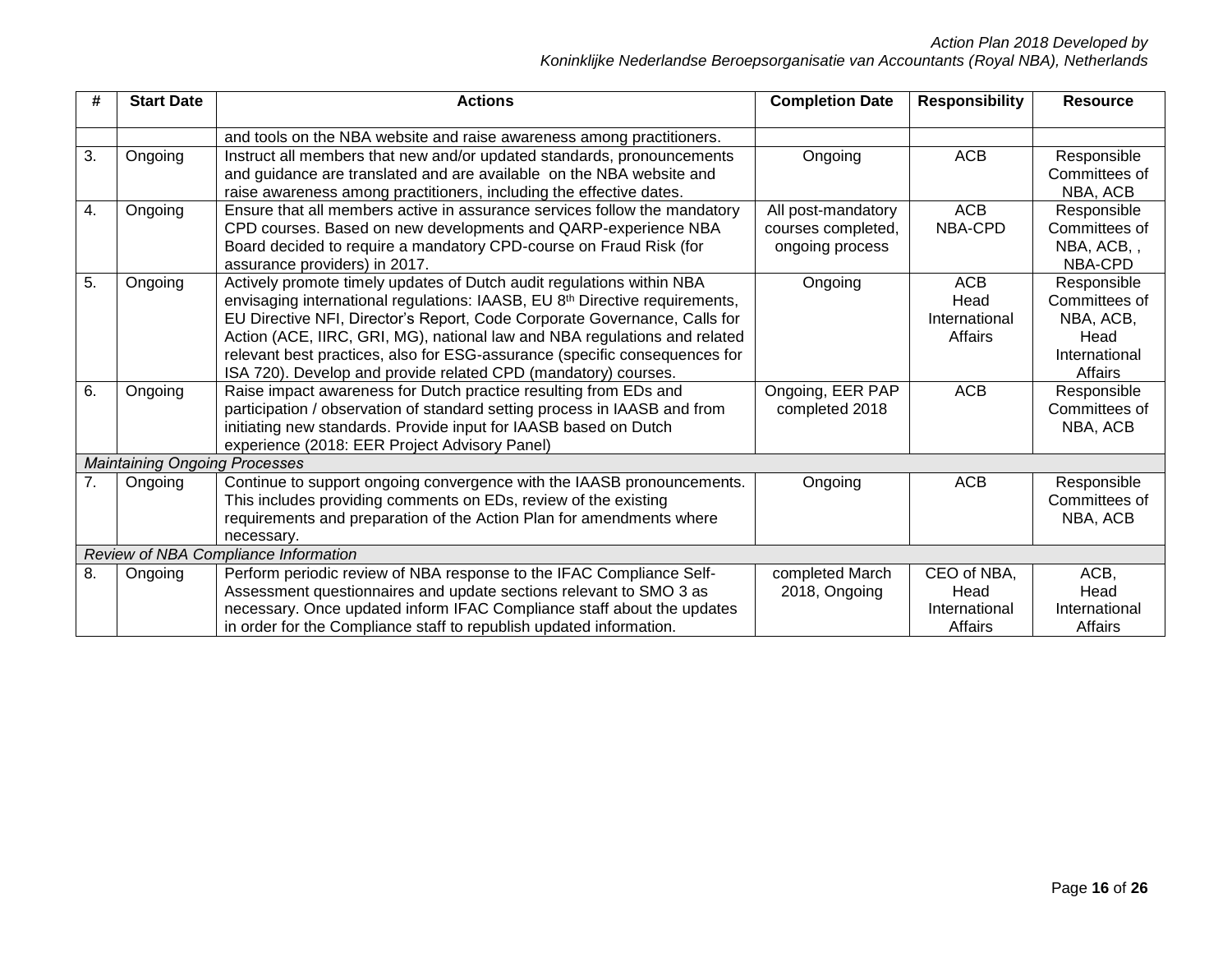**Action Plan Subject: SMO 4 and International Ethics Standards Board for Accountants Code of Ethics**

Further improve and maintain processes to ensure ongoing convergence with IESBA pronouncements in Dutch professional practice

| #                                                                                                                                                                                                                                                                                                                                                                                                                                                                                                                                                                                                                                                                                                                                                                                                                                                                                                                                                                                                                                                                                                                                                                                                                                                                                                                                                                                      | <b>Start Date</b>               | <b>Actions</b>                                                                                                                                                                                                                                                                                                                                                                                                                                     | <b>Completion Date</b>                                                                                           | <b>Responsibility</b>                       | <b>Resource</b>                                                                |  |  |  |  |
|----------------------------------------------------------------------------------------------------------------------------------------------------------------------------------------------------------------------------------------------------------------------------------------------------------------------------------------------------------------------------------------------------------------------------------------------------------------------------------------------------------------------------------------------------------------------------------------------------------------------------------------------------------------------------------------------------------------------------------------------------------------------------------------------------------------------------------------------------------------------------------------------------------------------------------------------------------------------------------------------------------------------------------------------------------------------------------------------------------------------------------------------------------------------------------------------------------------------------------------------------------------------------------------------------------------------------------------------------------------------------------------|---------------------------------|----------------------------------------------------------------------------------------------------------------------------------------------------------------------------------------------------------------------------------------------------------------------------------------------------------------------------------------------------------------------------------------------------------------------------------------------------|------------------------------------------------------------------------------------------------------------------|---------------------------------------------|--------------------------------------------------------------------------------|--|--|--|--|
|                                                                                                                                                                                                                                                                                                                                                                                                                                                                                                                                                                                                                                                                                                                                                                                                                                                                                                                                                                                                                                                                                                                                                                                                                                                                                                                                                                                        | Background                      |                                                                                                                                                                                                                                                                                                                                                                                                                                                    |                                                                                                                  |                                             |                                                                                |  |  |  |  |
| <b>Shared Responsibility:</b><br>NBA ACB has by law (Wab) the authoritative responsibility for translation and implementation of International Ethics Standards Board for Accountants<br>(IESBA) -pronouncements and for adoption and implementation of ethics and independence regulation resulting from EU 8th Directive and national law.<br>The various ethical requirements for Dutch accountancy professionals are at least completely in line with IESBA-pronouncements and EU-Directives.<br>New elements relevant in the Action Plan for SMO4 (since 2015):<br>- Adoption and implementation of EU Directive 537/2014 for statutory audit services for PIE-audits (Wta/Bta) (2017)<br>- Adoption and implementation of adjustments in Dutch independence regulation related to EU-regulation (ViO) (2017)<br>- Adoption and implementation of audit firm rotation regulation (Wab/Wta) (completed 2016)<br>- Ongoing incorporation of PIE-audit firms' audit QC-requirements based on the NBA report "In the public interest" (2015) and MCA-evaluation (2017)<br>- Implementation of the requirement for (new and active) members to take the oath (completed 2017)<br>- Adoption and implementation of NOCLAR requirements (2018)<br>- Root cause analysis on audit quality, culture, partner- and business model, societal impact (Steering Group Audit Quality 2017/2018) |                                 |                                                                                                                                                                                                                                                                                                                                                                                                                                                    |                                                                                                                  |                                             |                                                                                |  |  |  |  |
|                                                                                                                                                                                                                                                                                                                                                                                                                                                                                                                                                                                                                                                                                                                                                                                                                                                                                                                                                                                                                                                                                                                                                                                                                                                                                                                                                                                        | - Evaluation of VGBA/ViO (2018) |                                                                                                                                                                                                                                                                                                                                                                                                                                                    |                                                                                                                  |                                             |                                                                                |  |  |  |  |
|                                                                                                                                                                                                                                                                                                                                                                                                                                                                                                                                                                                                                                                                                                                                                                                                                                                                                                                                                                                                                                                                                                                                                                                                                                                                                                                                                                                        | Updating ethics regulations     |                                                                                                                                                                                                                                                                                                                                                                                                                                                    |                                                                                                                  |                                             |                                                                                |  |  |  |  |
| 1.                                                                                                                                                                                                                                                                                                                                                                                                                                                                                                                                                                                                                                                                                                                                                                                                                                                                                                                                                                                                                                                                                                                                                                                                                                                                                                                                                                                     | Ongoing                         | Perform best endeavors that that all pre-qualification education institutes<br>comply with SMO 2 IES 4 requirements (and IESBA revised requirements)<br>based on the latest version of the Dutch Code of Ethics, and additionally<br>include Dutch and EU independence regulations, corporate governance<br>regulations), anti-money-laundering and anti-terrorism funding regulations<br>(Wwft), professional skepticism and audit quality focus. | Ongoing, relevant<br>new elements in a<br>timely way<br>considering<br>effective dates (see<br>Background above) | ACB, CEA,<br>PWA,<br>education<br>providers | Responsible<br>Committees of<br>NBA, CEA,<br>PWA and<br>education<br>providers |  |  |  |  |
| 2.                                                                                                                                                                                                                                                                                                                                                                                                                                                                                                                                                                                                                                                                                                                                                                                                                                                                                                                                                                                                                                                                                                                                                                                                                                                                                                                                                                                     | Ongoing                         | Perform best endeavors that review of compliance with Dutch ethics<br>regulations (including documentation requirements) is included in Quality<br>Assurance Review Program of NBA, AFM and accredited bodies (SRA,<br>KOA, IIA) according to SMO 1. Develop and provide relevant and tailored<br>CPD courses for members and review teams, based on findings and<br>experiences in the QA processes.                                              | Ongoing                                                                                                          | ACB, RvT,<br>NBA-CPD                        | Responsible<br>Committees of<br>NBA, ACB,<br>NBA-CPD                           |  |  |  |  |
| 3.                                                                                                                                                                                                                                                                                                                                                                                                                                                                                                                                                                                                                                                                                                                                                                                                                                                                                                                                                                                                                                                                                                                                                                                                                                                                                                                                                                                     | Ongoing                         | Instruct all members that the current effective standards, pronouncements<br>and guidance are included in HRA and available on the NBA website and<br>raise awareness among practitioners, including the effective dates: VGBA<br>new Dutch Code of Ethics based on the current IESBA CoE) and related<br>Independence regulation (based on current IESBA-regulation, EU-                                                                          | 2018 completed,<br>NOCLAR in<br>process, Ongoing                                                                 | <b>ACB</b>                                  | Responsible<br>Committees of<br>NBA, ACB,<br>NBA-CPD                           |  |  |  |  |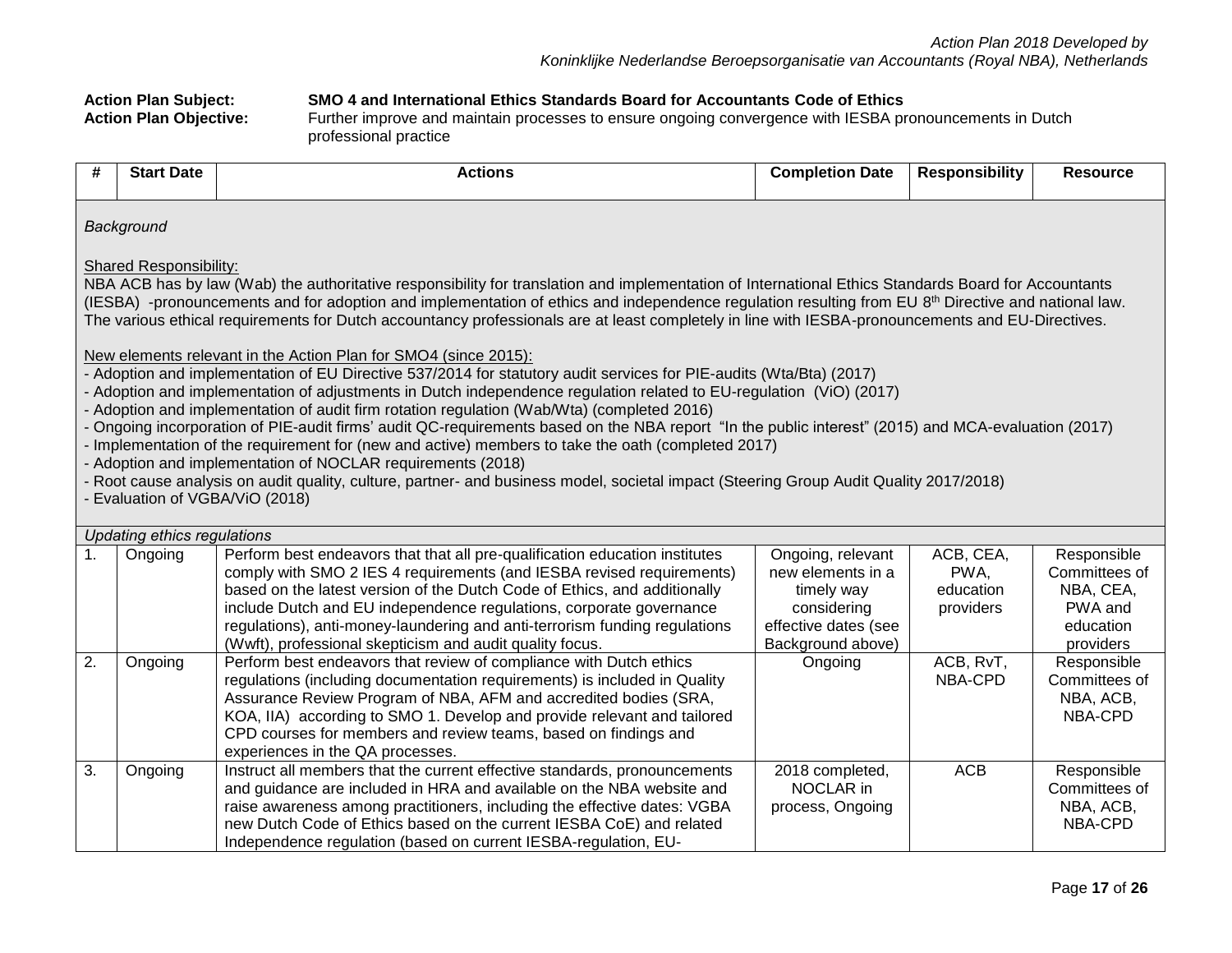|    | <b>Start Date</b>                    | <b>Actions</b>                                                                                                                                                                                                                                                                                                                                                                                         | <b>Completion Date</b>                           | <b>Responsibility</b> | <b>Resource</b>                                      |  |  |  |
|----|--------------------------------------|--------------------------------------------------------------------------------------------------------------------------------------------------------------------------------------------------------------------------------------------------------------------------------------------------------------------------------------------------------------------------------------------------------|--------------------------------------------------|-----------------------|------------------------------------------------------|--|--|--|
|    |                                      | pronouncements and Dutch law: ViO, Wab). The due process towards<br>finalization including public debate and council approval has been followed.                                                                                                                                                                                                                                                       |                                                  |                       |                                                      |  |  |  |
| 4. | 2015, 2017                           | Inform all members about new and/or expected standards,<br>pronouncements and guidance on the NBA website and raise awareness<br>among practitioners, including the effective dates: EU-Directive<br>consequences for Wta/Bta/ViO (completed 2017), , the oath (completed<br>2017), current (2015) and additional (2017) QC-requirements from the<br>report "In the public interest" and NOCLAR (2018) | Ongoing                                          | <b>ACB</b>            | Responsible<br>Committees of<br>NBA, ACB             |  |  |  |
| 5. | 2015,<br>Ongoing                     | Ensure that all members active in assurance services follow the mandatory<br>CPD courses in collaboration with education providers in compliance with<br>the requirements of SMO 2 and 3 and 4: "Zeg wat je ziet": "Communicate<br>what you observe!" (2015/2016) and VGBA / related independence<br>regulation and self-learning ability in compliance with the requirements of<br>SMO 2 and 4 (2016) | Completed 2016,<br>Ongoing                       | ACB, NBA-<br>CPD      | Responsible<br>Committees of<br>NBA, ACB,<br>NBA-CPD |  |  |  |
|    | <b>Maintaining Ongoing Processes</b> |                                                                                                                                                                                                                                                                                                                                                                                                        |                                                  |                       |                                                      |  |  |  |
| 6. | Ongoing                              | Continue to support ongoing convergence with the IESBA (revised)<br>pronouncements. This includes providing comments on EDs, review of the<br>existing requirements and preparation of the Action Plan for amendments<br>where necessary.                                                                                                                                                              | Completed 2018,<br>NOCLAR in<br>process, Ongoing | <b>ACB</b>            | Responsible<br>Committees of<br>NBA, ACB             |  |  |  |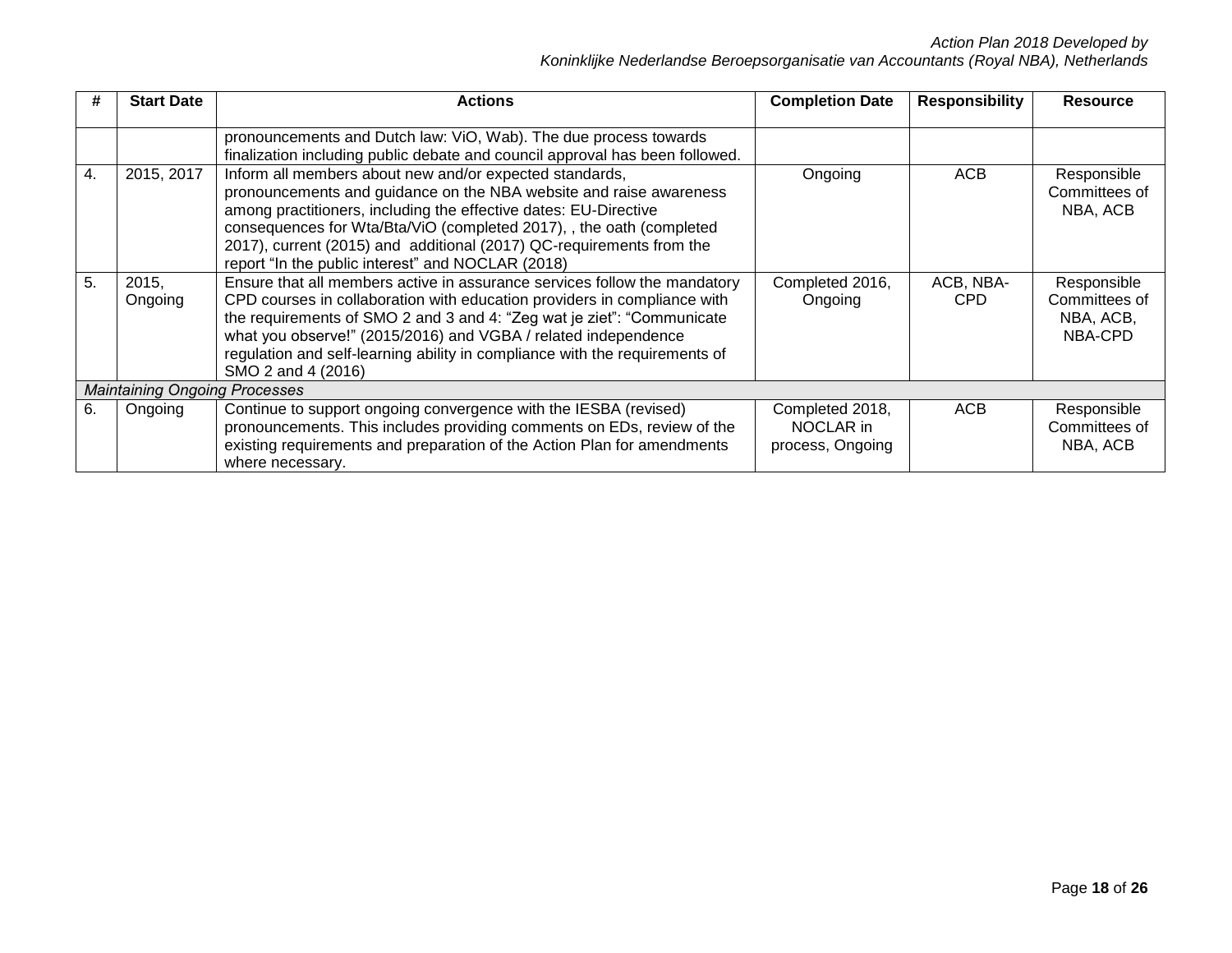**Action Plan Subject: SMO 5 and International Public Sector Accounting Standards (IPSASs) Action Plan Objective:** Further improve and maintain processes to ensure ongoing convergence with IPSASB pronouncements in Dutch professional practice **# Start Date Actions Completion Date Responsibility Resource** *Background* No responsibility NBA is not responsible for accounting standards in the public sector. The best endeavor-principle is used to promote and support adoption and implementation of the International Public Sector Accounting Standards **(**IPSASs) in the Netherlands. Most public sector departments and NGO's use accrual accounting, except for the State's ministries. *Promote adoption of IPSASs* 1. Ongoing Continue to encourage use of accrual accounting for Ministries that do not use accrual accounting yet and promote specifically use of IPSASs to encourage adoption and implementation IPSASs as the accrual accounting system by national and local public sector by policy dialogues with Parliament and Ministries. Promote compliance with cash-basis IPSASs by ministries as a stepping stone towards application of accrual IPSASs, e.g. issuance of consolidated financial statements. Ongoing Commission Public Sector NBA Responsible Committees of NBA, Parliament, Public Sector institutes 2. 3. 2010 Encourage use of accrual accounting according to IPSASs and inclusion in a Government Program by participation in the Working Group Public Sector performing policy dialogues with political party representatives in Parliament, Supreme Audit Institute, Central Statistics Bureau, Social-Economic Advisory Council, Ministries and by initiating and participating congresses, seminars in (inter)national field (ACE, CIGAR). For example: https://10times.com/cigar-conference Ongoing Commission Public Sector NBA Responsible Public Sector Committees of NBA, Parliament, Supreme Audit Institute, Central **Statistics** Bureau), Social-Economic Advisory Council, Ministries, ACE, CIGAR 4. Ongoing Promote / ensure that all active members working in or for public sector are informed on the current and newly issued IPSASs, including ED's, follow CPD courses or conferences on IPSASs according to the requirements of SMO 5. Ongoing Commission Public Sector NBA Responsible Public Sector Committees of NBA, NBA-CPD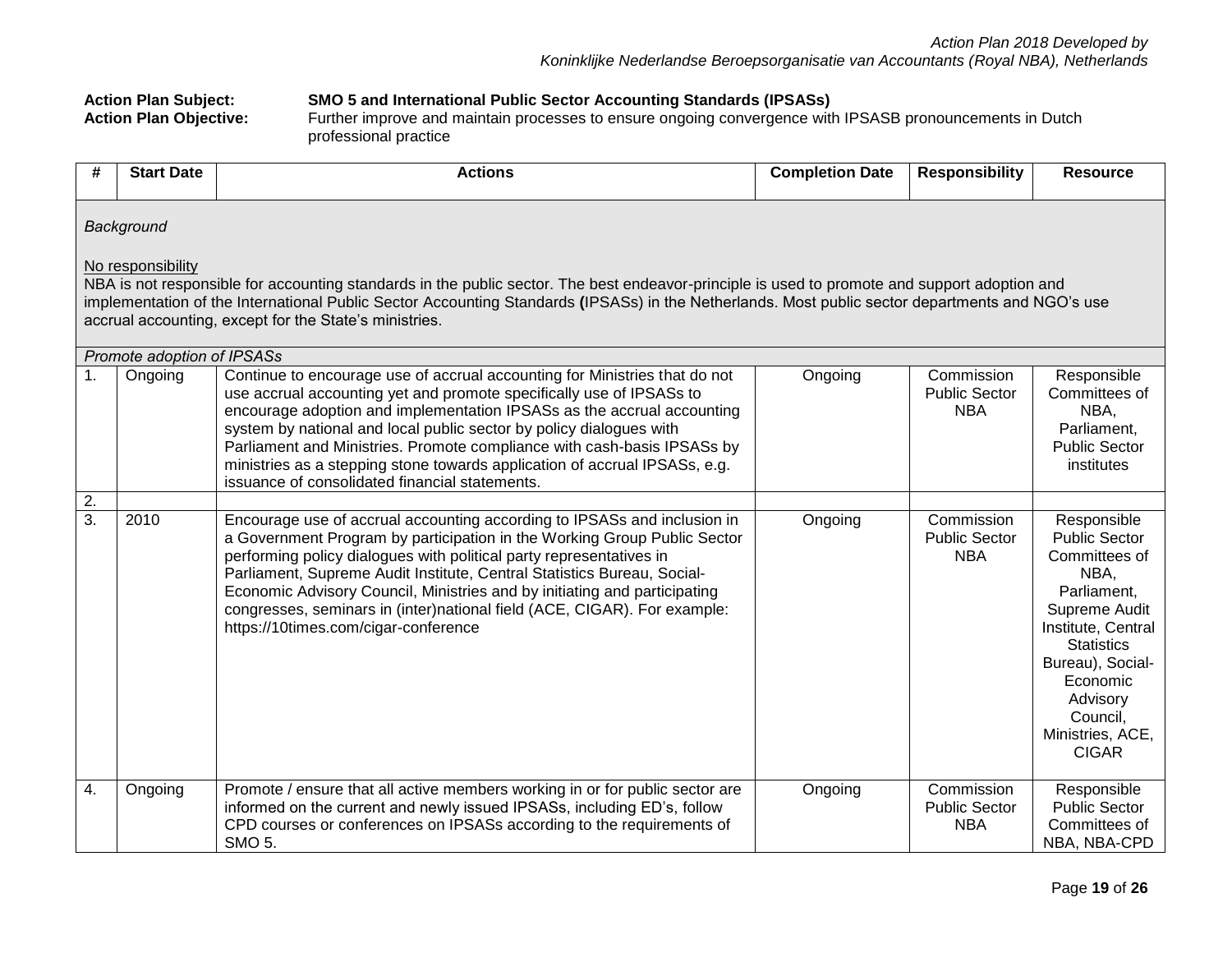|     | <b>Start Date</b>                                                                                                                                                                                                                                        | <b>Actions</b> | <b>Completion Date</b> | Responsibility                                   | <b>Resource</b>                            |  |  |  |
|-----|----------------------------------------------------------------------------------------------------------------------------------------------------------------------------------------------------------------------------------------------------------|----------------|------------------------|--------------------------------------------------|--------------------------------------------|--|--|--|
|     |                                                                                                                                                                                                                                                          |                |                        |                                                  |                                            |  |  |  |
|     | <b>Maintaining Ongoing Processes</b>                                                                                                                                                                                                                     |                |                        |                                                  |                                            |  |  |  |
| -5. | Continue to support ongoing convergence of public sector accounting with<br>Ongoing<br>the IPSASs. This includes providing comments on EDs, review of the<br>existing requirements and preparation of the Action Plan for amendments<br>where necessary. |                | Ongoing                | Commission<br><b>Public Sector</b><br><b>NBA</b> | Responsible<br>Committees of<br><b>NBA</b> |  |  |  |
|     | Review of Royal NIVRA's Compliance Information                                                                                                                                                                                                           |                |                        |                                                  |                                            |  |  |  |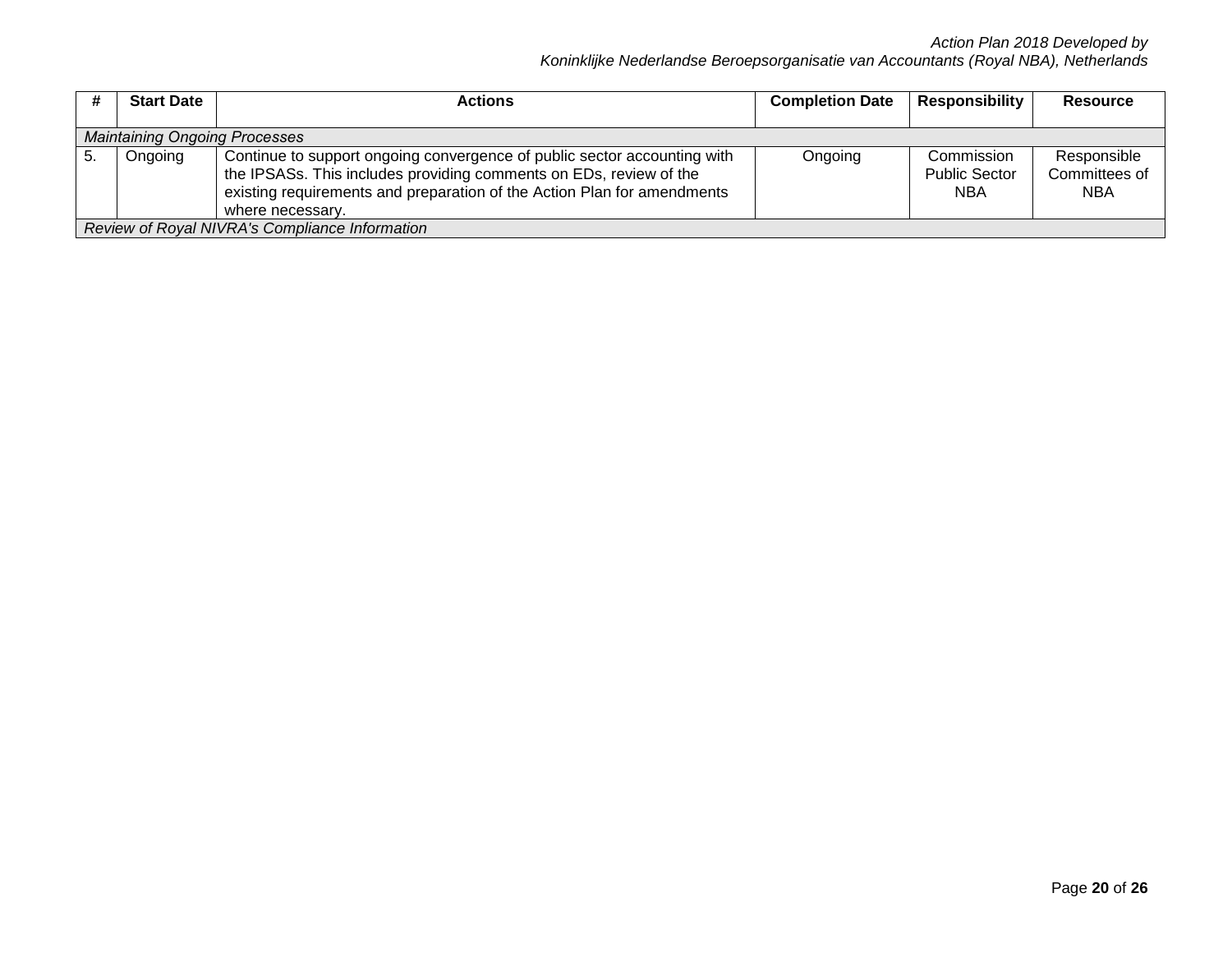|                                                                                                                                                                                                                                                                                                                                                                                                                                                                                                                                                                                                                                                                                                                                                                                                                                                                                                                                                                   | <b>Action Plan Subject:</b><br>SMO 6 and Investigation and Discipline<br><b>Action Plan Objective:</b><br>Further improve and maintain processes to converge the Dutch Professional Investigation and Discipline System with<br><b>IFAC-requirements</b> |                                                                                                                                                                                                                                                                                                |                                               |                                            |                                                                      |  |  |  |
|-------------------------------------------------------------------------------------------------------------------------------------------------------------------------------------------------------------------------------------------------------------------------------------------------------------------------------------------------------------------------------------------------------------------------------------------------------------------------------------------------------------------------------------------------------------------------------------------------------------------------------------------------------------------------------------------------------------------------------------------------------------------------------------------------------------------------------------------------------------------------------------------------------------------------------------------------------------------|----------------------------------------------------------------------------------------------------------------------------------------------------------------------------------------------------------------------------------------------------------|------------------------------------------------------------------------------------------------------------------------------------------------------------------------------------------------------------------------------------------------------------------------------------------------|-----------------------------------------------|--------------------------------------------|----------------------------------------------------------------------|--|--|--|
| #                                                                                                                                                                                                                                                                                                                                                                                                                                                                                                                                                                                                                                                                                                                                                                                                                                                                                                                                                                 | <b>Start Date</b>                                                                                                                                                                                                                                        | <b>Actions</b>                                                                                                                                                                                                                                                                                 | <b>Completion Date</b>                        | <b>Responsibility</b>                      | <b>Resource</b>                                                      |  |  |  |
|                                                                                                                                                                                                                                                                                                                                                                                                                                                                                                                                                                                                                                                                                                                                                                                                                                                                                                                                                                   | Background                                                                                                                                                                                                                                               |                                                                                                                                                                                                                                                                                                |                                               |                                            |                                                                      |  |  |  |
| <b>Shared Responsibility:</b><br>In the Netherlands investigation and discipline for the profession is organized by Ministry of Justice by the law for Right of Compliant and WTRA (discipline<br>law) for both RA's and AA's. The Court in the city of Zwolle is responsible for the WTRA implementation. The right of appeal is organized by the College<br>voor Beroep in bedrijfsleven (CBb -Appeal Court) in Amsterdam. Based on Wab anybody with an interest in a case, including NBA and AFM is able to file a<br>complaint (1 <sup>st</sup> stage Complaint Commission governed by NBA) or bring cases to the Legal Court in Zwolle. All the I&D systems in the Dutch jurisdiction<br>comply with the requirements of SMO6.<br>New elements relevant in the Action Plan for SMO6 (since 2015):<br>One of the new elements is a professional oath requirement. All 19,300 active members have taken the professional oath, court cases have been initiated |                                                                                                                                                                                                                                                          |                                                                                                                                                                                                                                                                                                |                                               |                                            |                                                                      |  |  |  |
| and completed against those that refused tot take the oath (2017).<br><b>Updating regulation</b>                                                                                                                                                                                                                                                                                                                                                                                                                                                                                                                                                                                                                                                                                                                                                                                                                                                                  |                                                                                                                                                                                                                                                          |                                                                                                                                                                                                                                                                                                |                                               |                                            |                                                                      |  |  |  |
| $\mathbf{1}$ .                                                                                                                                                                                                                                                                                                                                                                                                                                                                                                                                                                                                                                                                                                                                                                                                                                                                                                                                                    | Ongoing                                                                                                                                                                                                                                                  | Encourage SMO 6 compliance with Court Zwolle and College voor Beroep<br>in bedrijfsleven (CBb), RvG (Raad voor Geschillen) and Klachtencommissie<br>(commission for complaints) by performing relevant monitoring activities,<br>policy dialogues and submitting comments on verdicts.         | Ongoing                                       | NBA CEO and<br>Board, Court<br>Zwolle, CBb | NBA CEO and<br>Board, Court<br>Zwolle, CBb,<br>RvG, KC               |  |  |  |
| $\overline{2}$ .                                                                                                                                                                                                                                                                                                                                                                                                                                                                                                                                                                                                                                                                                                                                                                                                                                                                                                                                                  | Ongoing                                                                                                                                                                                                                                                  | Initiate investigation and bring cases to Court based on incidents, periodical<br>QARPs (SMO 1), substandard CPD exposure (SMO 2), and members<br>(accountants in business) refusing to take the oath (2017), including<br>members working for Tax Authority and Central Bank                  | Oath refusals<br>completed (2017),<br>Ongoing | NBA CEO and<br>Board, Court<br>Zwolle, CBb | NBA, CEO and<br>Board, Tax<br>Authority and<br><b>Central Bank</b>   |  |  |  |
| $\overline{3}$ .                                                                                                                                                                                                                                                                                                                                                                                                                                                                                                                                                                                                                                                                                                                                                                                                                                                                                                                                                  | Ongoing                                                                                                                                                                                                                                                  | Ensure that all active and non-active members have available adequate<br>instruction and CPD course on the current effective Regulation for<br>Discipline and Complaints according to the requirements of SMO 6 and<br>publish (anonymously) cases and verdicts in newsletters and on website. | Ongoing                                       | NBA CEO and<br><b>Board</b>                | Responsible<br>Committees of<br>NBA, NBA-CPD                         |  |  |  |
| $\overline{4}$ .                                                                                                                                                                                                                                                                                                                                                                                                                                                                                                                                                                                                                                                                                                                                                                                                                                                                                                                                                  | Ongoing                                                                                                                                                                                                                                                  | Investigate and consider consequences of new effective Standards, laws<br>and regulation (including legislative amendments) with regard to the SMO 6<br>requirements in the Netherlands in collaboration with MoF, AFM and Court<br>Zwolle.                                                    | Ongoing                                       | NBA CEO and<br><b>Board</b>                | Responsible<br>Committees of<br>NBA, Court<br>Zwolle, AFM<br>and MoF |  |  |  |
|                                                                                                                                                                                                                                                                                                                                                                                                                                                                                                                                                                                                                                                                                                                                                                                                                                                                                                                                                                   | <b>Maintaining Ongoing Processes</b>                                                                                                                                                                                                                     |                                                                                                                                                                                                                                                                                                |                                               |                                            |                                                                      |  |  |  |
| 5.                                                                                                                                                                                                                                                                                                                                                                                                                                                                                                                                                                                                                                                                                                                                                                                                                                                                                                                                                                | Ongoing                                                                                                                                                                                                                                                  | Continue to support ongoing convergence of the Investigation and<br>Discipline system with the requirements of SMO 6. This includes providing<br>comments on EDs, review of the existing requirements and preparation of<br>the Action Plan for amendments where necessary.                    | Ongoing                                       | NBA CEO and<br>Board                       | Responsible<br>Committees of<br>NBA, Court<br>Zwolle and MoF         |  |  |  |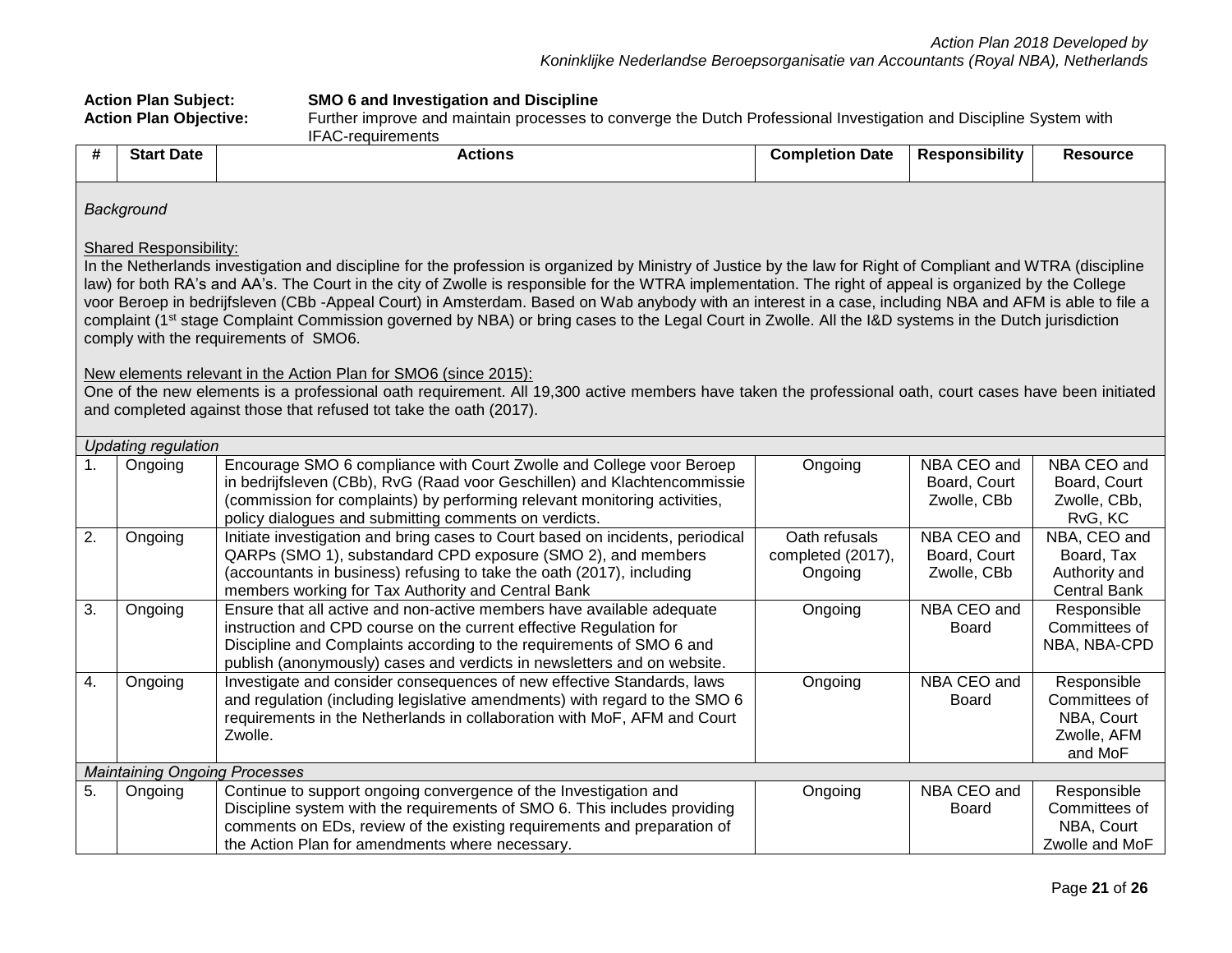## *Main Requirements of SMO 6*

|    | <b>Requirements</b>                                                                                                                                                | Y                         | N | <b>Partially</b> | <b>Comments</b> |
|----|--------------------------------------------------------------------------------------------------------------------------------------------------------------------|---------------------------|---|------------------|-----------------|
| 1. | Scope of the system<br>A system of investigation, discipline and<br>exists<br>for<br>the<br>appeals<br>accountancy<br>profession. The system is operational.       | $\boldsymbol{\mathsf{X}}$ |   |                  |                 |
| 2. | Information about the types of misconduct<br>which may bring about investigative actions<br>is publicly available.                                                 | $\boldsymbol{X}$          |   |                  |                 |
| 3. | <b>Initiation of Proceedings</b><br>"complaints-based"<br>Both<br>and<br>a<br>an<br>"information-based" approach are adopted.                                      | X                         |   |                  |                 |
| 4. | Link with the results of QA reviews has been<br>established.                                                                                                       | $\boldsymbol{\mathsf{X}}$ |   |                  |                 |
| 5. | <b>Investigative process</b><br>A committee or similar body exists for<br>performing investigations.                                                               | X                         |   |                  |                 |
| 6. | Members of a committee are independent of<br>the subject of the investigation and other<br>related parties.                                                        | $\boldsymbol{\mathsf{X}}$ |   |                  |                 |
| 7. | <b>Disciplinary process</b><br>A separate disciplinary committee/entity<br>exists to make disciplinary decisions on<br>referrals from the investigation committee. | X                         |   |                  |                 |
| 8. | Members of the committee/entity include<br>professional accountants as well as non-<br>accountants.                                                                | X                         |   |                  |                 |
| 9. | The tribunal exhibits independence of the<br>subject of the investigation and other related                                                                        | X                         |   |                  |                 |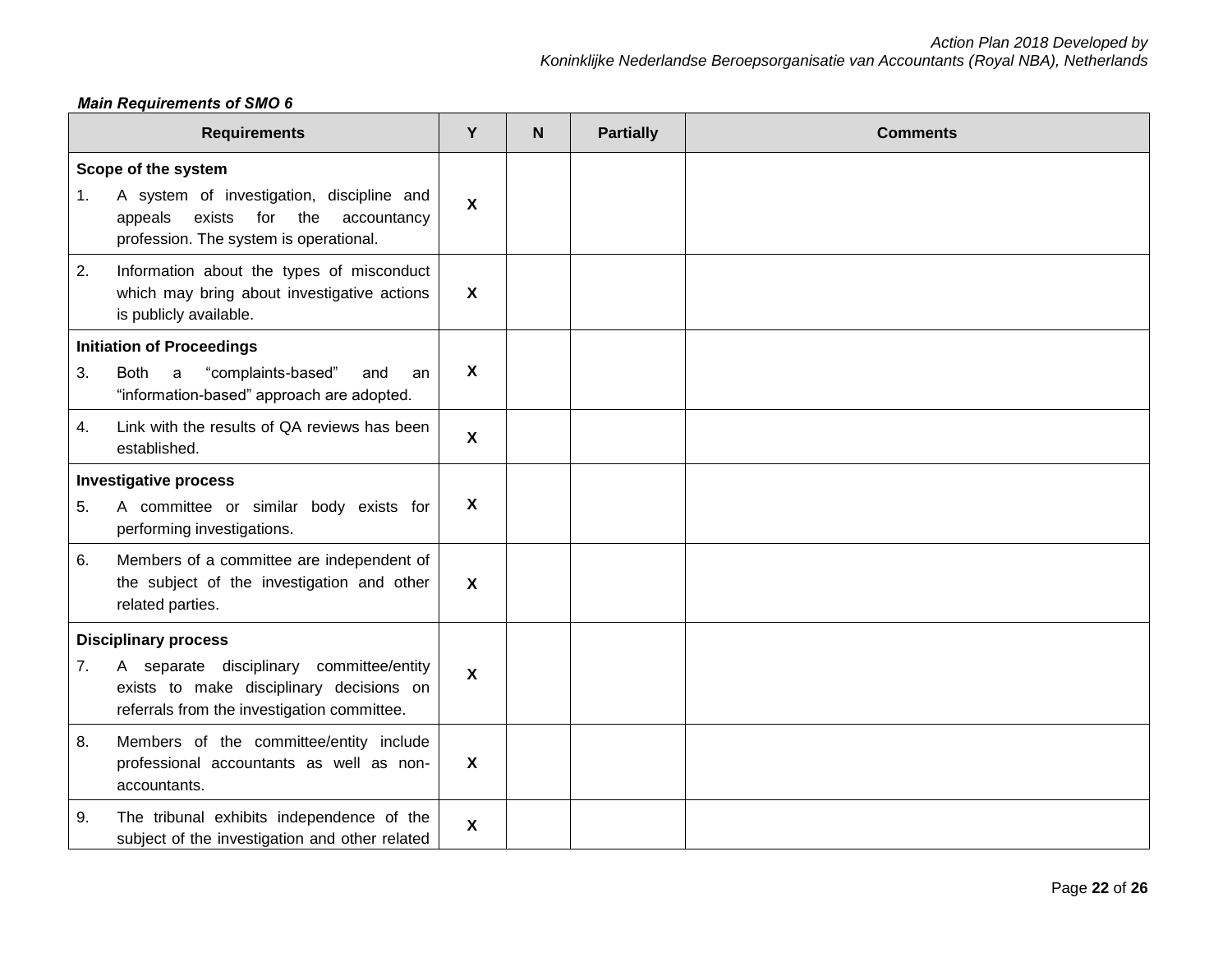| <b>Requirements</b>             |                                                                                                                                                                                                                                                            |                           | N | <b>Partially</b> | <b>Comments</b> |
|---------------------------------|------------------------------------------------------------------------------------------------------------------------------------------------------------------------------------------------------------------------------------------------------------|---------------------------|---|------------------|-----------------|
|                                 | parties.                                                                                                                                                                                                                                                   |                           |   |                  |                 |
|                                 | <b>Sanctions</b>                                                                                                                                                                                                                                           |                           |   |                  |                 |
| 10.                             | The disciplinary system allows imposing an<br>extensive range of penalties. It is particularly<br>important to include (a) loss of professional<br>designation; (b) restriction and removal of<br>practicing rights; and (c) exclusion from<br>membership. | X                         |   |                  |                 |
|                                 | Rights of representation and appeal                                                                                                                                                                                                                        |                           |   |                  |                 |
| 11.                             | A third appeals body exists which is separate<br>from both the disciplinary committee and<br>investigative committee.                                                                                                                                      | X                         |   |                  |                 |
| <b>Administrative Processes</b> |                                                                                                                                                                                                                                                            |                           |   |                  |                 |
| 12.                             | Timeframe targets for disposal of all cases<br>are set.                                                                                                                                                                                                    | X                         |   |                  |                 |
| 13.                             | Tracking mechanisms to monitor progress in<br>investigation and discipline and related<br>procedures are established.                                                                                                                                      | $\boldsymbol{\mathsf{X}}$ |   |                  |                 |
| 14.                             | Records of investigations and disciplinary<br>processes are established.                                                                                                                                                                                   | X                         |   |                  |                 |
|                                 | <b>Public Interest Considerations</b>                                                                                                                                                                                                                      |                           |   |                  |                 |
| 15.                             | Activities are supported to ensure that the<br>public is aware that an investigative and<br>disciplinary system exists in the jurisdiction.                                                                                                                | X                         |   |                  |                 |
| 16.                             | A process for the independent review of<br>complaints on which there was no follow-up<br>is established.                                                                                                                                                   | $\boldsymbol{\mathsf{X}}$ |   |                  |                 |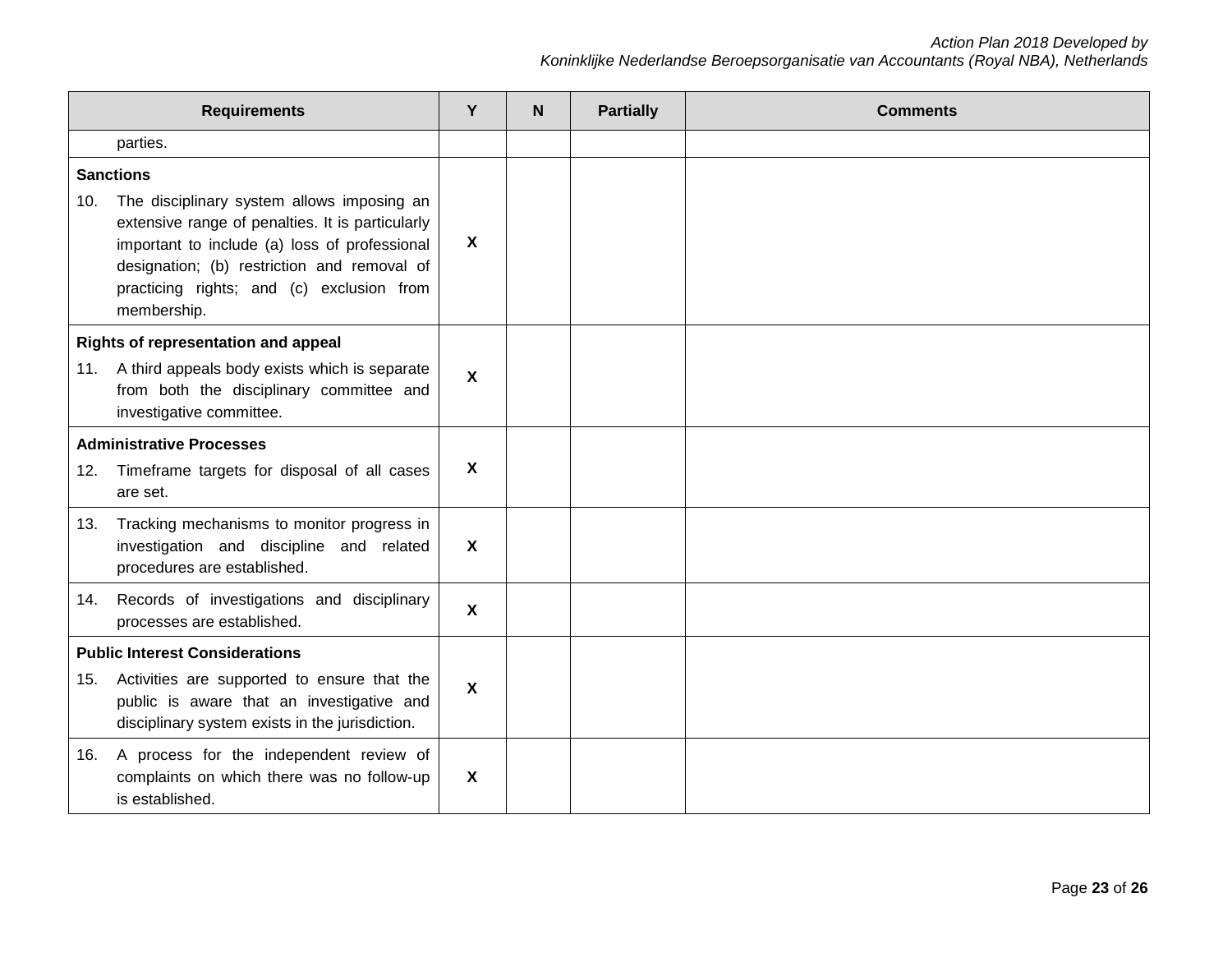| <b>Requirements</b>                                                                                                                                                                                         |   | N | <b>Partially</b> | <b>Comments</b> |
|-------------------------------------------------------------------------------------------------------------------------------------------------------------------------------------------------------------|---|---|------------------|-----------------|
| investigative<br>The results of the<br>17.<br>and<br>disciplinary proceedings are made available<br>to the public.                                                                                          | X |   |                  |                 |
| <b>Liaison with Outside Bodies</b><br>There is an appropriate process for liaison<br>18.<br>with outside bodies on possible involvement<br>in serious crimes and offences.                                  | X |   |                  |                 |
| Regular<br>implementation<br>review<br>of<br>and<br>effectiveness<br>Regular review of implementation<br>19.<br>and<br>effectiveness of the system are performed<br>and corrective actions are implemented. | X |   |                  |                 |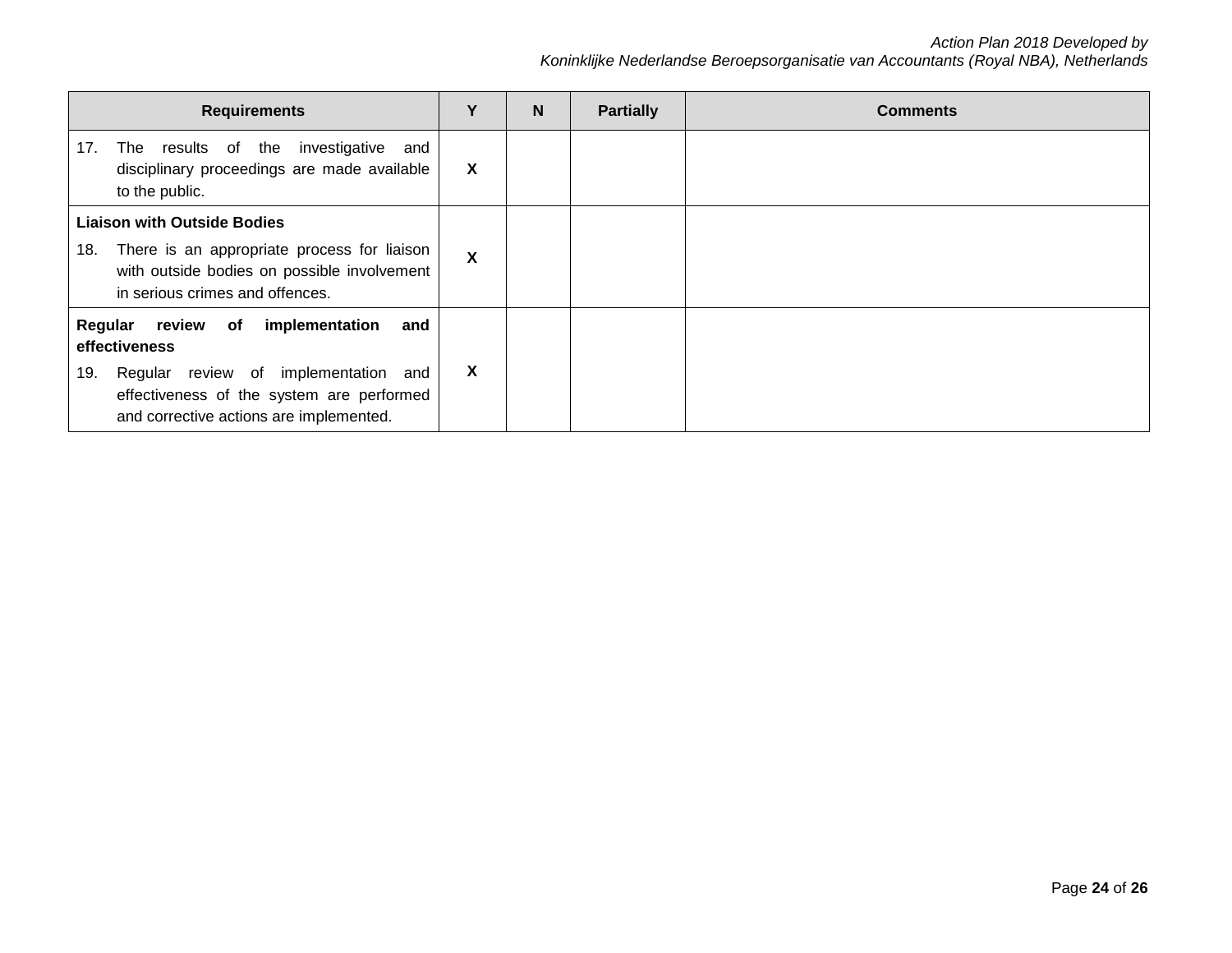|                                                                                                                                                                                                                                                                                                                                                                                                                                                                                                                                                                                                                                                                                                                                                                                                                                          | <b>Action Plan Subject:</b><br><b>SMO 7 and International Financial Reporting Standards</b><br><b>Action Plan Objective:</b><br>Further improve and maintain processes to ensure ongoing convergence with IASB pronouncements in Dutch<br>professional practice |                                                                                                                                                                                                                                                                                                                                                                                                                                       |                        |                       |                                                                     |  |  |  |  |  |
|------------------------------------------------------------------------------------------------------------------------------------------------------------------------------------------------------------------------------------------------------------------------------------------------------------------------------------------------------------------------------------------------------------------------------------------------------------------------------------------------------------------------------------------------------------------------------------------------------------------------------------------------------------------------------------------------------------------------------------------------------------------------------------------------------------------------------------------|-----------------------------------------------------------------------------------------------------------------------------------------------------------------------------------------------------------------------------------------------------------------|---------------------------------------------------------------------------------------------------------------------------------------------------------------------------------------------------------------------------------------------------------------------------------------------------------------------------------------------------------------------------------------------------------------------------------------|------------------------|-----------------------|---------------------------------------------------------------------|--|--|--|--|--|
| #                                                                                                                                                                                                                                                                                                                                                                                                                                                                                                                                                                                                                                                                                                                                                                                                                                        | <b>Start Date</b>                                                                                                                                                                                                                                               | <b>Actions</b>                                                                                                                                                                                                                                                                                                                                                                                                                        | <b>Completion Date</b> | <b>Responsibility</b> | <b>Resource</b>                                                     |  |  |  |  |  |
|                                                                                                                                                                                                                                                                                                                                                                                                                                                                                                                                                                                                                                                                                                                                                                                                                                          | Background                                                                                                                                                                                                                                                      |                                                                                                                                                                                                                                                                                                                                                                                                                                       |                        |                       |                                                                     |  |  |  |  |  |
| No responsibility<br>NBA is not responsible for accounting and reporting standards in the private sector. The best endeavor-principle is used to promote adoption and<br>implementation of International Financial Reporting Standards (IFRSs) in the Netherlands. Based on Burgerlijk Wetboek 2, Titel 9 (law) IFRSs are required<br>for listed companies and PIEs; other organizations are required to use either DAS or IFRSs; micro's are allowed to use Dutch tax standards.<br>Recommendation for DAS guidance is provided by RJ. All reporting requirements comply with EU-requirements.<br>NBA participates (through CJ) in RJ for update, design, adoption and implementation of DAS (non-listed companies/non-PIEs), based on national/EU<br>legislation and for legislative initiatives in the field of Integrated Reporting. |                                                                                                                                                                                                                                                                 |                                                                                                                                                                                                                                                                                                                                                                                                                                       |                        |                       |                                                                     |  |  |  |  |  |
|                                                                                                                                                                                                                                                                                                                                                                                                                                                                                                                                                                                                                                                                                                                                                                                                                                          |                                                                                                                                                                                                                                                                 | Promote improved implementation of IFRSs                                                                                                                                                                                                                                                                                                                                                                                              |                        |                       |                                                                     |  |  |  |  |  |
| $\mathbf{1}$ .                                                                                                                                                                                                                                                                                                                                                                                                                                                                                                                                                                                                                                                                                                                                                                                                                           | Ongoing                                                                                                                                                                                                                                                         | Continue to encourage use of IFRSs by public interest entities and use best<br>endeavors to encourage improved implementation in collaboration with<br>AFM and CEA (for IPD). AFM releases yearly activity reports on reviews on<br>FS with recommendations.<br>NBA participates (through CJ) in initiating actions for improvement<br>(publications) of DAS in collaboration with RJ and includes new<br>developments in CPD-program | Ongoing                | NBA CJ,<br>RJ, AFM    | Responsible<br>Committees of<br>NBA, RJ, AFM                        |  |  |  |  |  |
| $\overline{2}$ .                                                                                                                                                                                                                                                                                                                                                                                                                                                                                                                                                                                                                                                                                                                                                                                                                         | Ongoing                                                                                                                                                                                                                                                         | Provide comments on EC consultations paper on the revision EU Directives<br>in relation to the applicability of IFRSs and IFRSs for SME, in collaboration<br>with CJ/RJ/ACE.                                                                                                                                                                                                                                                          | Ongoing                | NBA CJ,<br>RJ, AFM    | Responsible<br>Committees of<br>NBA, RJ, AFM,<br>CJ/RJ, ACE,<br>MoF |  |  |  |  |  |
| $\overline{3}$ .<br>Raise impact awareness for Dutch practice resulting from EDs and<br>NBA CJ,<br>Ongoing<br>Ongoing<br>Responsible<br>Committees of<br>Interpretations and participation / observation of standard setting process in<br>RJ, AFM<br>IASB, EC-Committees, EFRAG, ACE, RJ, including exemptions for SMEs<br>Royal NBA,<br>EFRAG, ACE,<br>and the possibility for micro's to choose for Dutch tax standards.<br><b>RJ</b>                                                                                                                                                                                                                                                                                                                                                                                                 |                                                                                                                                                                                                                                                                 |                                                                                                                                                                                                                                                                                                                                                                                                                                       |                        |                       |                                                                     |  |  |  |  |  |
| $\overline{4}$ .                                                                                                                                                                                                                                                                                                                                                                                                                                                                                                                                                                                                                                                                                                                                                                                                                         | Ongoing                                                                                                                                                                                                                                                         | Ensure that all active members working in or for public interest entities<br>sector are informed on the current and newly issued IFRSs<br>(newsletters/website), including ED's, follow relevant (mandatory) CPD<br>courses on (revised) IFRSs according to the requirements of SMO 7.                                                                                                                                                | Ongoing                | <b>NBA CJ</b>         | Responsible<br>Committees of<br>NBA, NBA-CPD                        |  |  |  |  |  |
|                                                                                                                                                                                                                                                                                                                                                                                                                                                                                                                                                                                                                                                                                                                                                                                                                                          | <b>Maintaining Ongoing Processes</b>                                                                                                                                                                                                                            |                                                                                                                                                                                                                                                                                                                                                                                                                                       |                        |                       |                                                                     |  |  |  |  |  |
| 5.                                                                                                                                                                                                                                                                                                                                                                                                                                                                                                                                                                                                                                                                                                                                                                                                                                       | Ongoing                                                                                                                                                                                                                                                         | Continue to support ongoing convergence of public interest entities'                                                                                                                                                                                                                                                                                                                                                                  | Ongoing                | NBA CEO and           | Responsible                                                         |  |  |  |  |  |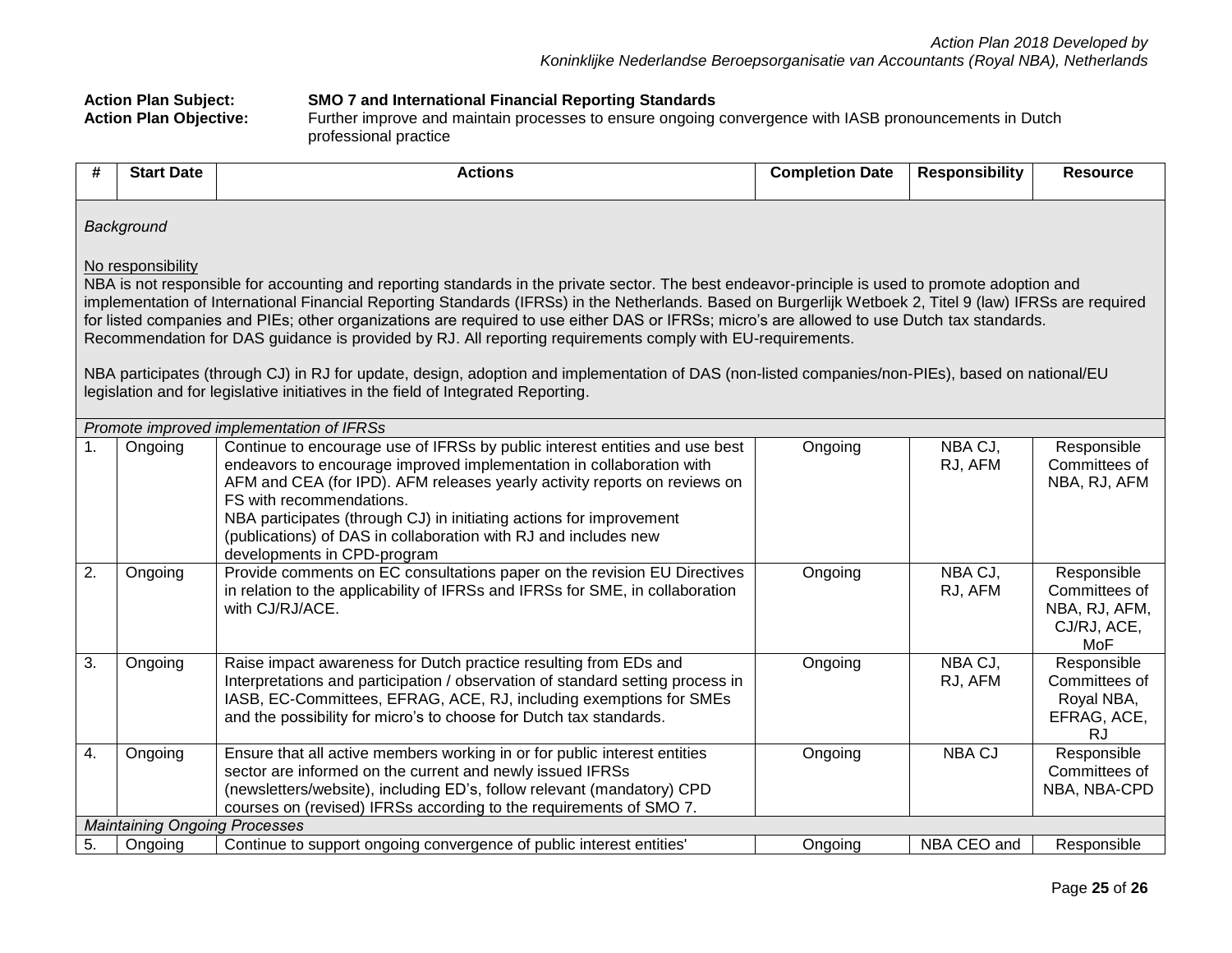|    | <b>Start Date</b> | <b>Actions</b>                                                                                                                                                                                                                                                                              | <b>Completion Date</b>           | <b>Responsibility</b>                           | <b>Resource</b>                                                       |
|----|-------------------|---------------------------------------------------------------------------------------------------------------------------------------------------------------------------------------------------------------------------------------------------------------------------------------------|----------------------------------|-------------------------------------------------|-----------------------------------------------------------------------|
|    |                   | accounting with the IFRSs. This includes providing comments on EDs,<br>review of the existing requirements and preparation of the Action Plan for<br>amendments where necessary.                                                                                                            |                                  | Board                                           | Committees of<br><b>NBA</b>                                           |
|    |                   | Review of Royal NBAs Compliance Information                                                                                                                                                                                                                                                 |                                  |                                                 |                                                                       |
| 6. | Ongoing           | Perform periodic review of NBA response to the IFAC Compliance Self-<br>Assessment questionnaires and update sections relevant to SMO 7 as<br>necessary. Once updated inform IFAC Compliance staff about the updates<br>in order for the Compliance staff to republish updated information. | completed March<br>2018, Ongoing | CEO of NBA,<br>Head<br>International<br>Affairs | Responsible<br>Committees of<br>NBA, Head<br>International<br>Affairs |